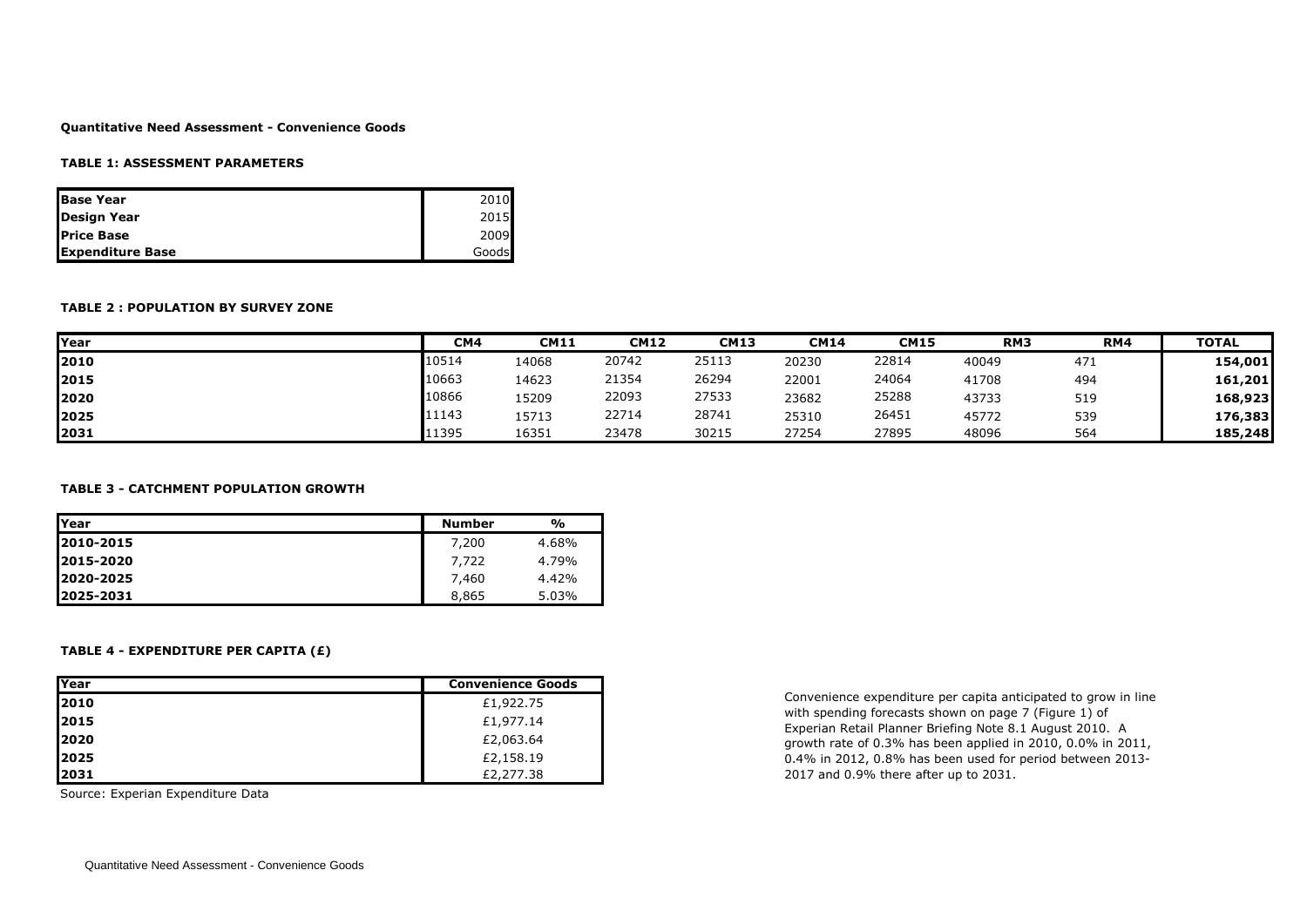# **TABLE 5 -TOTAL CONVENIENCE EXPENDITURE (£m)**

| <b>Year</b> | CM4 | <b>CM11</b> | <b>CM12</b> | <b>CM13</b>                                                             | <b>CM14</b> | <b>CM15</b>                                                             | RM <sub>3</sub> | RM4        | <b>TOTAL</b> |
|-------------|-----|-------------|-------------|-------------------------------------------------------------------------|-------------|-------------------------------------------------------------------------|-----------------|------------|--------------|
| 2010        |     |             |             | £20,215,804 £27,049,261 £39,881,701 £48,286,046 £38,897,253 £43,865,641 |             |                                                                         | £77,004,255     | £905,616   | £296,105,577 |
| 2015        |     |             |             |                                                                         |             | £21,082,289 £28,911,780 £42,219,938 £51,987,031 £43,499,151 £47,577,999 | £82,462,732     | £976,709   | £318,717,629 |
| 2020        |     |             |             |                                                                         |             | £22,423,460 £31,385,827 £45,591,892 £56,818,067 £48,871,008 £52,185,206 | £90,248,956     | £1,071,027 | £348,595,442 |
| 2025        |     |             |             |                                                                         |             | £24,048,660 £33,911,567 £49,021,023 £62,028,406 £54,623,672 £57,086,162 | £98,784,462     | £1,163,262 | £380,667,214 |
| 2031        |     |             |             |                                                                         |             | £25,951,356 £37,236,783 £53,468,700 £68,810,442 £62,068,460 £63,527,190 | £109,533,211    | £1,283,818 | £421,879,959 |

**Source: Tables 3 and 4**

#### **TABLE 6 - GROWTH IN TOTAL CONVENIENCE EXPENDITURE**

|            | E(m)  | %      |
|------------|-------|--------|
| 2010-2015  | 22.61 | 7.64%  |
| 2015-2020  | 29.88 | 9.37%  |
| 12020-2025 | 32.07 | 9.20%  |
| 12025-2031 | 41.21 | 10.83% |

#### **Table 7a: MAIN FOOD EXPENDITURE**

| <b>IYear</b> | CM4 | <b>CM11</b> | <b>CM12</b> | <b>CM13</b>                                                             | <b>CM14</b> | <b>CM15</b>                                                                    | RM <sub>3</sub> | RM4      | <b>TOTAL</b>   |
|--------------|-----|-------------|-------------|-------------------------------------------------------------------------|-------------|--------------------------------------------------------------------------------|-----------------|----------|----------------|
| 2010         |     |             |             |                                                                         |             | $£14,151,063  £18,934,483  £27,917,191  £33,800,232  £27,228,077  £30,705,949$ | £53,902,978     | £633,931 | £207,273,904 l |
| 2015         |     |             |             |                                                                         |             | E14,757,602 E20,238,246 E29,553,957 E36,390,922 E30,449,405 E33,304,599        | £57,723,913     | £683,696 | E223,102,341   |
| 2020         |     |             |             | E15,696,422 E21,970,079 E31,914,324 E39,772,647 E34,209,705 E36,529,644 |             |                                                                                | £63,174,269     | £749,719 | £244,016,809   |
| 2025         |     |             |             |                                                                         |             | E16,834,062 E23,738,097 E34,314,716 E43,419,884 E38,236,571 E39,960,313        | £69,149,123     | £814,283 | £266,467,050 l |
| 2031         |     |             |             | £18,165,949 £26,065,748 £37,428,090 £48,167,309 £43,447,922 £44,469,033 |             |                                                                                | £76,673,248     | £898,673 | £295,315,972   |

#### **Table 7b: TOP UP EXPENDITURE**

| Year | CM4        | <b>CM11</b> | <b>CM12</b>                                                 | <b>CM13</b> | <b>CM14</b> | <b>CM15</b> | RM <sub>3</sub> | RM4      | <b>TOTAL</b> |
|------|------------|-------------|-------------------------------------------------------------|-------------|-------------|-------------|-----------------|----------|--------------|
| 2010 | £6,064,741 | £8,114,778  | £11,964,510 £14,485,814 £11,669,176 £13,159,692             |             |             |             | £23,101,276     | £271,685 | £88,831,673  |
| 2015 | £6,324,687 | £8,673,534  | £12,665,981 £15,596,109 £13,049,745 £14,273,400             |             |             |             | £24,738,820     | £293,013 | £95,615,289  |
| 2020 | £6,727,038 | £9,415,748  | £13,677,567 £17,045,420 £14,661,302 £15,655,562             |             |             |             | £27,074,687     | £321,308 | £104,578,632 |
| 2025 | £7,214,598 |             | £10,173,470 £14,706,307 £18,608,522 £16,387,102 £17,125,849 |             |             |             | £29,635,339     | £348,979 | £114,200,164 |
| 2031 | £7.785.407 |             | £11,171,035 £16,040,610 £20,643,133 £18,620,538 £19,058,157 |             |             |             | £32,859,963     | £385,145 | £126,563,988 |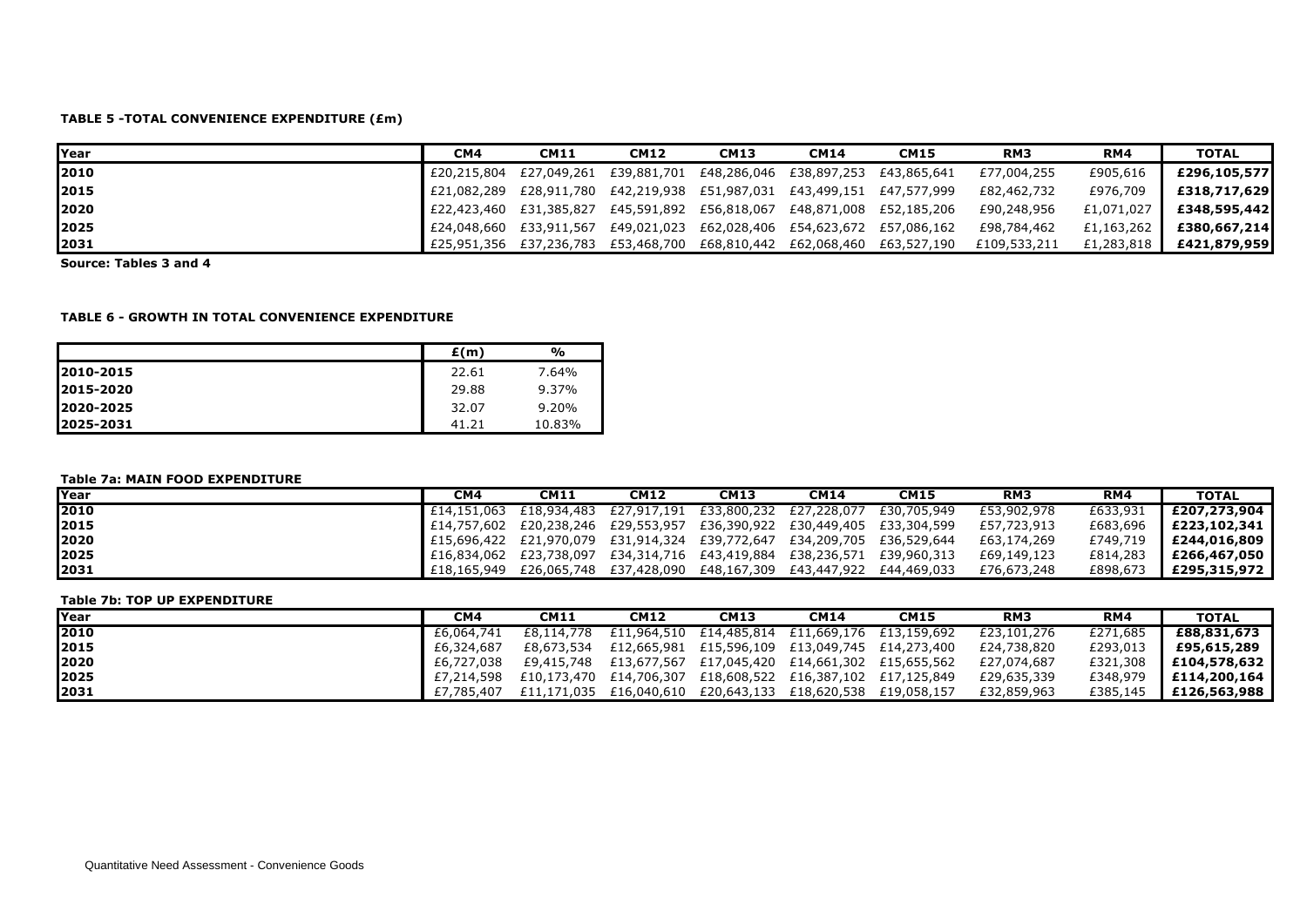|  | Table 8a: Main Food Shop Destination (%) |  |
|--|------------------------------------------|--|

| <b>STORES WITHIN CATCHMENT</b>                                                               | <b>TOTAI</b> | CM <sub>4</sub> | CM11         | CM12          | CM13         | <b>CM14</b>  | <b>CM15</b>  | RM3          | RM4          |
|----------------------------------------------------------------------------------------------|--------------|-----------------|--------------|---------------|--------------|--------------|--------------|--------------|--------------|
| Sainsburv's. Brentwood                                                                       | 27.0%        | 20.6%           | 0.09         | 1.5%          | 47.6%        | 63.0%        | 61.79        | 3.0%         | 50.0%        |
| Tesco. Gallows Corner. Romford                                                               | 22.49        | 5.9%            | 0.0%         | 0.0%          | 7.2%         | 16.8%        | 12.19        | 62.8%        | 0.0%         |
| Waitrose, Billericay                                                                         | 9.2%         | 8.8%            | 25.0%        | 39.0%         | 4.2%         | 0.0%         | 2.0%         | 0.0%         | 0.0%         |
| Asda, Pipps Hill, Basildon                                                                   | 3.7%         | 0.0%            | 14.1%        | 6.6%          | 7.2%         | 0.0%         | 0.7%         | 0.7%         | 0.0%         |
| Tesco, Mayflower, Basildon (A127)                                                            | 3.4%         | 0.0%            | 10.9%        | 15.4%         | 0.6%         | 0.8%         | 0.7%         | 0.0%         | 0.0%         |
| Tesco. Laindon Hills. Basildon                                                               | 3.0%         | 0.0%            | 4.3%         | 5.9%          | 9.0%         | 1.7%         | 0.7%         | 0.0%         | 0.0%         |
| Tesco, Princes Road, Chelmsford<br>Co-op, Queens Park, Billericay                            | 2.9%<br>2.3% | 25.0%<br>0.0%   | 3.3%<br>5.4% | 1.5%<br>10.3% | 1.2%<br>2.4% | 0.0%<br>0.0% | 3.4%<br>0.0% | 0.0%<br>0.0% | 0.0%<br>0.0% |
| M&S, High Street, Brentwood                                                                  | 1.9%         | 1.5%            | 0.0%         | 0.0%          | 3.0%         | 6.7%         | 3.4%         | 0.0%         | 0.0%         |
| Internet                                                                                     | 1.8%         | 1.5%            | 3.3%         | 3.7%          | 0.0%         | 3.4%         | 2.0%         | 0.7%         | 0.0%         |
| Sainsburv's. Cricketers Retail Park. Basildon                                                | 1.5%         | 1.5%            | 7.6%         | 4.4%          | 0.6%         | 0.0%         | 0.0%         | 0.0%         | 0.0%         |
| Asda. Romford                                                                                | 1.4%         | 0.0%            | 0.0%         | 0.0%          | 0.0%         | 0.0%         | 0.0%         | 5.2%         | 0.0%         |
| Sainsbury's, Hornchurch                                                                      | 1.2%         | 0.0%            | 0.0%         | 0.0%          | 0.0%         | 0.0%         | 0.0%         | 4.1%         | 0.0%         |
| Co-op, Chapel High, Brentwood (Baytree Centre)                                               | 1.1%         | 1.5%            | 0.0%         | 0.0%          | 1.8%         | 2.5%         | 2.7%         | 0.0%         | 0.0%         |
| Iceland, Farnham Road, Romford                                                               | 0.9%         | 0.0%            | 0.0%         | 0.0%          | 0.0%         | 0.0%         | 0.09         | 3.3%         | 0.0%         |
| Iceland. High Street. Brentwood                                                              | 0.9%         | 2.9%            | 0.0%         | 0.0%          | 2.4%         | 0.0%         | 1.3%         | 0.4%         | 0.0%         |
| Sainsbury's, The Brewery, Romford                                                            | 0.8%         | 0.0%            | 1.1%         | 0.0%          | 0.0%         | 0.0%         | 0.7%         | 2.2%         | 0.0%         |
| Co-op, Shenfield<br>Co-op, High Street, Billericay                                           | 0.8%<br>0.8% | 0.0%<br>0.0%    | 0.0%<br>4.3% | 0.0%<br>2.9%  | 1.2%<br>0.0% | 0.0%<br>0.0% | 3.4%<br>0.0% | 0.4%<br>0.0% | 0.0%<br>0.0% |
| Co-op, Harold Hill, Romford                                                                  | 0.8%         | 0.0%            | 0.0%         | 0.0%          | 0.0%         | 0.0%         | 0.0%         | 3.0%         | 0.0%         |
| Sainsbury's (Local), Harold Hill                                                             | 0.7%         | 0.0%            | 0.0%         | 0.0%          | 0.0%         | 0.0%         | 0.0%         | 2.2%         | 0.0%         |
| Asda, Eastgate                                                                               | 0.6%         | 0.0%            | 2.2%         | 2.2%          | 0.6%         | 0.0%         | 0.0%         | 0.0%         | 0.0%         |
| Co-op, Hutton, Brentwood                                                                     | 0.6%         | 0.0%            | 0.0%         | 0.0%          | 2.4%         | 0.8%         | 0.0%         | 0.4%         | 0.0%         |
| Local stores, Harold Hill                                                                    | 0.5%         | 0.0%            | 1.1%         | 0.0%          | 0.0%         | 0.8%         | 0.0%         | 1.1%         | 0.0%         |
| Sainsbury's, Farnham Road, Romford                                                           | 0.5%         | 0.0%            | 0.0%         | 0.0%          | 0.0%         | 0.0%         | 0.0%         | 1.9%         | 0.0%         |
| Tesco. Parkwav. Chelmsford                                                                   | 0.5%         | 4.4%            | 1.1%         | 0.0%          | 0.6%         | 0.0%         | 0.0%         | 0.0%         | 0.0%         |
| Varies                                                                                       | 0.5%         | 0.0%            | 3.3%         | 0.0%          | 0.0%         | 1.7%         | 0.0%         | 0.0%         | 0.0%         |
| Budgens. High Street. Ingatestone                                                            | 0.4%         | 5.9%            | 0.0%         | 0.0%          | 0.0%         | 0.0%         | 0.0%         | 0.0%         | 0.0%         |
| Iceland, Hill Dean, Romford                                                                  | 0.4%         | 0.0%            | 0.0%<br>0.0% | 0.0%          | 0.0%         | 0.0%         | 0.0%         | 1.5%<br>0.4% | 0.0%         |
| Aldi, Upminster<br>Co-op. Ingatestone                                                        | 0.4%<br>0.49 | 0.0%<br>5.9%    | 0.0%         | 0.0%<br>0.0%  | 1.2%<br>0.0% | 0.0%<br>0.0% | 0.7%<br>0.09 | 0.0%         | 0.0%<br>0.0% |
| Co-op. Harold Wood. Romford                                                                  | 0.49         | 0.0%            | 0.0%         | 0.0%          | 0.0%         | 0.0%         | 0.0%         | 1.5%         | 0.0%         |
| Local stores. Ingatestone                                                                    | 0.39         | 4.4%            | 0.0%         | 0.0%          | 0.0%         | 0.0%         | 0.0%         | 0.0%         | 0.0%         |
| Sainsbury's, White Hart Lane, Springfield, Chelmsford                                        | 0.39         | 2.9%            | 1.1%         | 0.0%          | 0.0%         | 0.0%         | 0.0%         | 0.0%         | 0.0%         |
| Somerfield, High Sreet, Billericay                                                           | 0.39         | 0.0%            | 1.1%         | 1.5%          | 0.0%         | 0.0%         | 0.0%         | 0.0%         | 0.0%         |
| Sainsbury's, Chipping Ongar                                                                  | 0.3%         | 2.9%            | 0.0%         | 0.0%          | 0.0%         | 0.8%         | 0.0%         | 0.0%         | 0.0%         |
| Tesco, Hornchurch                                                                            | 0.3%         | 0.0%            | 0.0%         | 0.0%          | 0.6%         | 0.0%         | 0.0%         | 0.7%         | 0.0%         |
| Waitrose, Upminster                                                                          | 0.3%         | 0.0%            | 0.0%         | 0.7%          | 0.6%         | 0.8%         | 0.0%         | 0.0%         | 0.0%         |
| Aldi, Romford                                                                                | 0.2%         | 0.0%            | 0.0%         | 0.0%          | 0.0%         | 0.0%         | 1.3%         | 0.0%         | 0.0%         |
| Aldi, Wickford                                                                               | 0.2%<br>0.2% | 0.0%<br>2.9%    | 1.1%<br>0.0% | 0.0%<br>0.0%  | 0.6%<br>0.0% | 0.0%<br>0.0% | 0.0%         | 0.0%<br>0.0% | 0.0%<br>0.0% |
| Asda. Chelmsford<br>Co-op. Stock Road. Billericav                                            | 0.2%         | 1.5%            | 0.0%         | 0.7%          | 0.0%         | 0.0%         | 0.0%<br>0.09 | 0.0%         | 0.0%         |
| Lidl, Chelmsford                                                                             | 0.2%         | 0.0%            | 1.1%         | 0.0%          | 0.0%         | 0.0%         | 0.0%         | 0.4%         | 0.0%         |
| Lidl, Laindon                                                                                | 0.29         | 0.0%            | 0.0%         | 0.79          | 0.6%         | 0.09         | 0.09         | 0.0%         | 0.0%         |
| M&S, Romford                                                                                 | 0.29         | 0.0%            | 0.0%         | 0.0%          | 0.0%         | 0.0%         | 0.09         | 0.7%         | 0.0%         |
| Tesco, Ongar Express                                                                         | 0.29         | 0.0%            | 0.0%         | 0.0%          | 0.0%         | 0.0%         | 0.7%         | 0.4%         | 0.0%         |
| Brentwood                                                                                    | 0.29         | 0.0%            | 0.0%         | 0.0%          | 1.2%         | 0.0%         | 0.0%         | 0.0%         | 0.0%         |
| Iceland. High Street. Billericav                                                             | 0.29         | 0.0%            | 2.2%         | 0.0%          | 0.0%         | 0.0%         | 0.0%         | 0.0%         | 0.0%         |
| Local stores, Shenfield                                                                      | 0.29         | 0.0%            | 0.0%         | 0.0%          | 0.6%         | 0.0%         | 0.7%         | 0.0%         | 0.0%         |
| Marks & Spencer, Lakeside Thurrock, Grays<br>Morrisons, Wood Lane, Dagenham                  | 0.29<br>0.29 | 0.0%<br>0.0%    | 0.0%<br>0.0% | 0.0%<br>0.0%  | 0.6%<br>0.0% | 0.0%<br>0.0% | 0.0%<br>0.0% | 0.4%<br>0.7% | 0.0%<br>0.0% |
| Aldi. Chelmsford                                                                             | 0.1%         | 0.0%            | 1.1%         | 0.0%          | 0.0%         | 0.0%         | 0.0%         | 0.0%         | 0.0%         |
| Co-op. Pilarims Hatch. Brentwood                                                             | 0.1%         | 0.0%            | 0.0%         | 0.0%          | 0.6%         | 0.0%         | 0.0%         | 0.0%         | 0.0%         |
| Lidl, Romford                                                                                | 0.1%         | 0.0%            | 0.0%         | 0.0%          | 0.0%         | 0.0%         | 0.7%         | 0.0%         | 0.0%         |
| Morrisons, Becontree Heath                                                                   | 0.1%         | 0.0%            | 0.0%         | 0.7%          | 0.0%         | 0.0%         | 0.0%         | 0.0%         | 0.0%         |
| Tesco, Shenfield Express                                                                     | 0.1%         | 0.0%            | 0.0%         | 0.0%          | 0.6%         | 0.0%         | 0.0%         | 0.0%         | 0.0%         |
| Tesco. Brentwood Express                                                                     | 0.1%         | 0.0%            | 0.0%         | 0.0%          | 0.0%         | 0.0%         | 0.7%         | 0.0%         | 0.0%         |
| Asda. Thurrock Park Wav. Tilburv                                                             | 0.1%         | 0.0%            | 0.0%         | 0.0%          | 0.6%         | 0.0%         | 0.0%         | 0.0%         | 0.0%         |
| Costco, West Thurrock Way, West Thurrock                                                     | 0.19         | 0.0%            | 0.0%         | 0.0%          | 0.0%         | 0.0%         | 0.09         | 0.4%         | 0.0%         |
| Hemmings, Crays Hill, Billericay                                                             | 0.19         | 0.0%            | 1.1%         | 0.0%          | 0.0%         | 0.0%         | 0.09         | 0.0%         | 0.0%         |
| Iceland, Harold Hill, Romford<br>Little Burstead Farm Shop. Tve Common Road. Little Burstead | 0.19<br>0.19 | 0.0%<br>0.0%    | 0.0%<br>1.1% | 0.0%<br>0.0%  | 0.0%<br>0.0% | 0.0%<br>0.0% | 0.0%<br>0.0% | 0.4%<br>0.0% | 0.0%<br>0.0% |
| Local stores. Basildon                                                                       | 0.19         | 0.0%            | 0.0%         | 0.7%          | 0.0%         | 0.0%         | 0.09         | 0.0%         | 0.0%         |
| Local stores. Billericav                                                                     | 0.19         | 0.0%            | 1.1%         | 0.0%          | 0.0%         | 0.0%         | 0.0%         | 0.0%         | 0.0%         |
| Local stores, Doddinghurst                                                                   | 0.1%         | 0.0%            | 0.0%         | 0.0%          | 0.0%         | 0.0%         | 0.7%         | 0.0%         | 0.0%         |
| Local stores, Ramsden Bellhouse                                                              | 0.1%         | 0.0%            | 1.1%         | 0.0%          | 0.0%         | 0.0%         | 0.0%         | 0.0%         | 0.0%         |
| Marks & Spencer. Liverpool Street. London                                                    | 0.1%         | 0.0%            | 0.0%         | 0.0%          | 0.0%         | 0.0%         | 0.0%         | 0.4%         | 0.0%         |
| Morrisons. Chinaford Road. Chinaford                                                         | 0.1%         | 0.0%            | 0.0%         | 0.0%          | 0.0%         | 0.0%         | 0.0%         | 0.4%         | 0.0%         |
| Morrisons. High Road. Loughton                                                               | 0.1%         | 0.0%            | 0.0%         | 0.0%          | 0.0%         | 0.0%         | 0.0%         | 0.0%         | 50.0%        |
| Morrisons, London Road, Grays                                                                | 0.1%         | 0.0%            | 0.0%         | 0.0%          | 0.0%         | 0.0%         | 0.0%         | 0.4%         | 0.0%         |
| Sainsbury's, Stadium Trading Estate, Benfleet                                                | 0.1%         | 0.0%            | 0.0%         | 0.7%          | 0.0%         | 0.0%         | 0.0%         | 0.0%         | 0.0%         |
| Sainsburv's. Ravleigh Road. Canvev Island. Ravleigh<br>Somerfield, High Street, Wickford     | 0.1%<br>0.1% | 0.0%<br>0.0%    | 0.0%<br>110  | 0.7%<br>0.0%  | 0.0%<br>0.0% | 0.0%<br>0.0% | 0.0%<br>0.0% | 0.0%<br>n no | 0.0%<br>0.0% |
| <b>Total</b>                                                                                 | 100%         | 100%            | 100%         | 100%          | 100%         | 100%         | 100%         | 100%         | 100%         |
|                                                                                              |              |                 |              |               |              |              |              |              |              |

**Source: Research & Marketing Household Survey (October 2010) - Analysis Q1**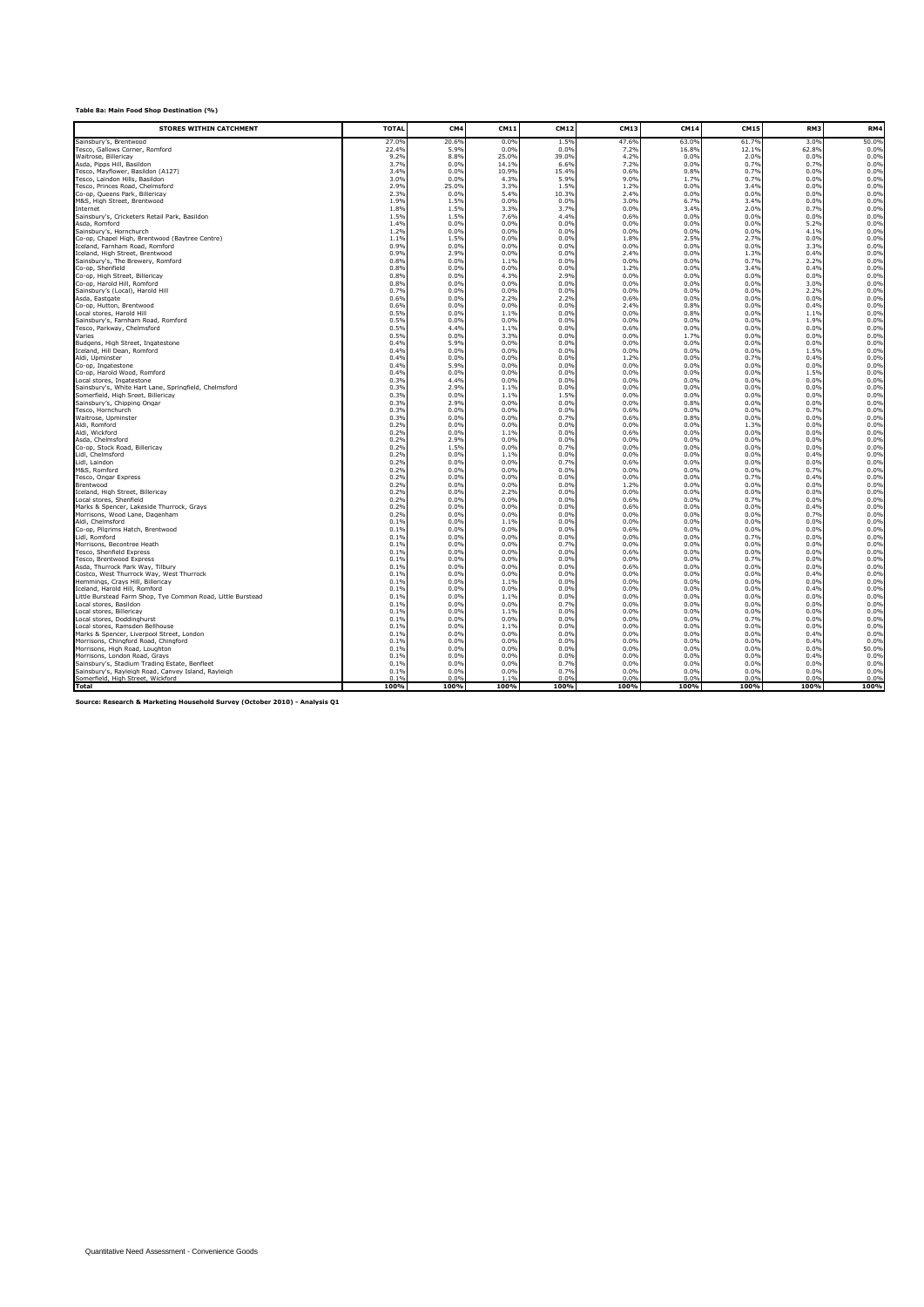## **Table 8b: Main Food Shop Expenditure (Main Food Shop Destinations % x Main Food Expenditure £m) 2010**

| <b>STORES WITHIN CATCHMENT</b>                                                              | <b>TOTA</b>               | CM <sub>4</sub>      | CM11                     | <b>CM12</b>              | CM13                     | CM1                | <b>CM15</b>          | RM3                    | RM4                                 |
|---------------------------------------------------------------------------------------------|---------------------------|----------------------|--------------------------|--------------------------|--------------------------|--------------------|----------------------|------------------------|-------------------------------------|
| Sainsburv's. Brentwood                                                                      | £57,449,612               | £2,913,454           | £                        | £410,54                  | £16,085,653              | £17,160,553        | £18,959,378          | £1,603,063             | £316,966                            |
| Tesco. Gallows Corner. Romford                                                              | £45,426,093               | £832,415             | £0                       | -£1                      | £2,443,390               | £4,576,14          | £3,709,443           | £33,864,696            | £O                                  |
| Waitrose, Billericay<br>Asda, Pipps Hill, Basildon                                          | £18,905,289<br>£7,573,222 | £1,248,623<br>£C     | £4,733,621<br>£2,675,525 | £10,879,494<br>£1,847,46 | £1,425,311<br>£2,443,390 | f(<br>$\mathbf{f}$ | £618,241<br>£206,080 | f(<br>£400,766         | £O<br>£0                            |
| Fesco, Mayflower, Basildon (A127)                                                           | £7,007,342                | £0                   | £2,058,096               | £4,310,74                | £203,616                 | £228,80            | £206,080             | £O                     | Ξō                                  |
| Fesco, Laindon Hills, Basildon                                                              | £6,183,359                | £O                   | £823,238                 | £1,642,188               | £3,054,238               | £457,61            | £206,080             | £0                     | £0                                  |
| Fesco, Princes Road, Chelmsford                                                             | £6,003,374                | £3,537,766           | £617,429                 | £410,54                  | £407,232                 | £                  | £1,030,401           | £0                     | £0                                  |
| Co-op, Queens Park, Billericay                                                              | £4,717,340                | £C                   | £1,029,048               | £2,873,828               | £814,463                 | f(                 |                      | £0                     | £0                                  |
| M&S, High Street, Brentwood                                                                 | £4,087,043                | £208,104             | £C                       | $\mathbf{f}$             | £1,018,079               | £1,830,459         | £1,030,401           | f(                     |                                     |
| Internet<br>Sainsburv's. Cricketers Retail Park. Basildon                                   | £3,786,136<br>£3,084,028  | £208,104<br>£208,104 | £617,429<br>£1,440,667   | £1,026,36<br>£1,231,64   | £<br>£203,616            | £915,229<br>f(     | £618,241<br>£ſ       | £400,766<br>f          |                                     |
| Asda, Romford                                                                               | £2,805,359                | £O                   | f                        | £                        | £0                       | £                  | f(                   | £2,805,359             |                                     |
| Sainsbury's, Hornchurch                                                                     | £2,204,211                | £0                   | £0                       | f(                       | f                        | f(                 | f(                   | £2,204,211             |                                     |
| Co-op, Chapel High, Brentwood (Baytree Centre)                                              | £2,329,694                | £208,104             | £0                       | £0                       | £610,848                 | £686,422           | £824,321             | -F(                    |                                     |
| Iceland, Farnham Road, Romford                                                              | £1,803,445                | £0                   | £0                       | £0                       | £                        | £                  | £0                   | £1,803,445             |                                     |
| Iceland, High Street, Brentwood<br>Sainsbury's, The Brewery, Romford                        | £1,843,214<br>£1,614,187  | £416,208<br>£O       | £0<br>£205,810           | £0<br>£0                 | £814,463<br>£            | £0<br>£0           | £412.160<br>£206,080 | £200,383<br>£1,202,297 |                                     |
| Co-op, Shenfield                                                                            | £1,638,016                | £0                   | £0                       | £0                       | £407,232                 | £0                 | £1,030,401           | £200,383               |                                     |
| Co-op, High Street, Billericay                                                              | £1,644,332                | £0                   | £823,238                 | £821,094                 | £O                       | £0                 | £O                   | £ſ                     |                                     |
| Co-op, Harold Hill, Romford                                                                 | £1,603,063                | £0                   | f                        | £0                       | £0                       | £0                 | £0                   | £1,603,063             |                                     |
| Sainsburv's (Local). Harold Hill                                                            | £1,202,297                | £0                   | £0                       | $\mathbf{f}$             | £0                       | £O                 | £0                   | £1,202,297             |                                     |
| Asda. Eastoate                                                                              | £1,231,055<br>£1,243,654  | £0<br>£0             | £411,619<br>f(           | £615,820<br>£            | £203,616<br>£814,463     | £<br>£228.80       | £0<br>£0             | £<br>£200,383          |                                     |
| Co-op. Hutton. Brentwood<br>Local stores, Harold Hill                                       | £1,035,765                | £0                   | £205,810                 | £                        | £0                       | £228.807           | £0                   | £601.148               |                                     |
| Sainsbury's, Farnham Road, Romford                                                          | £1,001,914                | £C                   | f(                       | £                        | £0                       | £                  | £0                   | £1,001,914             |                                     |
| Tesco, Parkway, Chelmsford                                                                  | £1,033,737                | £624,312             | £205,810                 | £0                       | £203,616                 | £                  | £O                   | £                      |                                     |
| Varies                                                                                      | £1,075,044                | £0                   | £617,429                 | £O                       | £0                       | £457,615           | £0                   | £0                     |                                     |
| Budgens, High Street, Ingatestone                                                           | £832,415<br>£801,531      | £832,415             | £0                       | £0<br>£0                 | £O                       | £                  | £O<br>£              | £ſ<br>£801,531         |                                     |
| Iceland, Hill Dean, Romford<br>Aldi, Upminster                                              | £813,695                  | £O<br>£O             | £0<br>£0                 | £0                       | £O<br>£407,232           | £O<br>£0           | £206,080             | £200,383               |                                     |
| Co-op. Ingatestone                                                                          | £832,415                  | £832,415             | £0                       | £0                       | £0                       | f                  | £ſ                   | f(                     |                                     |
| Co-op. Harold Wood. Romford                                                                 | £801,531                  | f(                   | £0                       | £0                       | £O                       | f                  | £0                   | £801,531               |                                     |
| Local stores, Ingatestone                                                                   | £624,312                  | £624,312             | £0                       | £C                       | £O                       | £O                 | £0                   | f                      |                                     |
| Sainsbury's, White Hart Lane, Springfield, Chelmsford<br>Somerfield, High Sreet, Billericav | £622,017<br>£616,357      | £416,208<br>f        | £205,810<br>£205,810     | f(<br>£410,547           | £0<br>£0                 | £O<br>£            | f(<br>£0             | £0<br>£0               |                                     |
| Sainsbury's, Chipping Ongar                                                                 | £645,015                  | £416,208             | f(                       | £C                       | £0                       | £228,80            | £0                   | £0                     |                                     |
| Tesco, Hornchurch                                                                           | £604,381                  | £C                   | £0                       | £                        | £203,616                 | $\mathbf{f}$       | £0                   | £400.766               | 65050505050505050505050505050505050 |
| Waitrose, Upminster                                                                         | £637,697                  | £O                   | £0                       | £205,273                 | £203,616                 | £228,807           | £٢                   | £O                     |                                     |
| Aldi, Romford                                                                               | £412,160<br>£409,425      | £O                   | £0                       | f(                       | £                        | £                  | £412,160             | £0                     |                                     |
| Aldi, Wickford<br>Asda. Chelmsford                                                          | £416,208                  | £O<br>£416,208       | £205,810<br>f            | f<br>f(                  | £203,616<br>£O           | £0<br>£O           | £C<br>£0             | £0<br>f(               |                                     |
| Co-op. Stock Road. Billericav                                                               | £413,377                  | £208,104             | £0                       | £205,273                 | £0                       | £O                 | f(                   | £O                     | £0                                  |
| Lidl, Chelmsford                                                                            | £406,192                  | £0                   | £205,810                 | £                        | £0                       | £O                 | £ſ                   | £200,383               |                                     |
| Lidl, Laindon                                                                               | £408,889                  | £0                   | f                        | £205,273                 | £203,616                 | £O                 | £O                   | f(                     |                                     |
| M&S, Romford<br>Tesco, Ongar Express                                                        | £400,766<br>£406,463      | £0<br>£O             | £0<br>£0                 | -£1<br>$\mathbf{f}$      | f(<br>f(                 | £<br>£             | £٢<br>£206,080       | £400.766<br>£200,383   |                                     |
| Brentwood                                                                                   | £407,232                  | £O                   | £0                       | £                        | £407,232                 | £O                 | £١                   | £                      |                                     |
| Iceland, High Street, Billericav                                                            | £411,619                  | £O                   | £411,619                 | £0                       | £                        | £O                 | £١                   | £O                     |                                     |
| Local stores, Shenfield                                                                     | £409,696                  | £0                   | £0                       | £O                       | £203,616                 | £O                 | £206,080             | f                      |                                     |
| Marks & Spencer, Lakeside Thurrock, Grays                                                   | £403,999                  | £0                   | £0                       | £O                       | £203,616                 | £O                 | £0                   | £200,383               |                                     |
| Morrisons, Wood Lane, Dagenham                                                              | £400,766<br>£205,810      | £0<br>£0             | f<br>£205,810            | £0<br>£0                 | £0<br>£                  | £0<br>£0           | £0<br>£              | £400,766<br>f          |                                     |
| Aldi. Chelmsford<br>Co-op. Pilarims Hatch. Brentwood                                        | £203,616                  | £0                   | f                        | £0                       | £203,616                 | £O                 | £                    | £0                     |                                     |
| Lidl, Romford                                                                               | £206,080                  | £0                   | £0                       | £٢                       | £0                       | £0                 | £206,080             | £0                     |                                     |
| Morrisons, Becontree Heath                                                                  | £205,273                  | £0                   | £0                       | £205,273                 | £                        | £0                 | £                    | £0                     |                                     |
| Tesco, Shenfield Express                                                                    | £203,616                  | £0                   | £0                       | £C                       | £203,616                 | £0                 | £ſ                   | £0<br>£0               |                                     |
| Tesco, Brentwood Express<br>Asda, Thurrock Park Way, Tilbury                                | £206,080<br>£203,616      | £0<br>£0             | £0<br>£0                 | £0<br>£0                 | £ſ<br>£203,616           | £0<br>£0           | £206,080<br>£        | £0                     |                                     |
| Costco, West Thurrock Way, West Thurrock                                                    | £200,383                  | £0                   | £0                       | £0                       | £O                       | £0                 | £0                   | £200,383               |                                     |
| Hemmings, Crays Hill, Billericay                                                            | £205,810                  | £0                   | £205,810                 | £0                       | £O                       | £0                 | £0                   | £                      |                                     |
| Iceland, Harold Hill, Romford                                                               | £200,383                  | £0                   | -fr                      | £0                       | £0                       | £O                 | £0                   | £200,383               |                                     |
| Little Burstead Farm Shop. Tve Common Road. Little Burstead                                 | £205,810                  | £0                   | £205,810                 | f(                       | £0                       | f(                 | f()                  | f(                     |                                     |
| Local stores. Basildon<br>Local stores, Billericav                                          | £205,273<br>£205,810      | £0<br>£0             | f<br>£205,810            | £205,273<br>£            | £0<br>£0                 | £0<br>£O           | £Ū<br>£ſ             | £0<br>£0               |                                     |
| Local stores, Doddinghurst                                                                  | £206,080                  | £O                   | f(                       | £0                       | £0                       | £O                 | £206,080             | £0                     |                                     |
| Local stores, Ramsden Bellhouse                                                             | £205,810                  | £O                   | £205,810                 | £C                       | £O                       | £                  | £ſ                   | f(                     |                                     |
| Marks & Spencer. Liverpool Street. London                                                   | £200,383                  | £O                   | f(                       | £0                       | £O                       | £                  | £٢                   | £200.383               | £Ó                                  |
| Morrisons, Chingford Road, Chingford                                                        | £200,383                  | £O                   | £0                       | £0                       | £O                       | £                  | £                    | £200,383               | £0                                  |
| Morrisons, High Road, Loughton<br>Morrisons, London Road, Grays                             | £316,966<br>£200,383      | £O<br>£O             | £0<br>£0                 | £0<br>£٢                 | £0<br>£0                 | £<br>£             | £0<br>£O             | f(<br>£200,383         | £316,966<br>£0                      |
| Sainsbury's, Stadium Trading Estate, Benfleet                                               | £205,273                  | £0                   | £0                       | £205,273                 | £0                       | £O                 | £0                   | f                      | £0                                  |
| Sainsburv's. Ravleigh Road. Canvev Island. Ravleigh                                         | £205,273                  | £0                   | £0                       | £205,273                 | £O                       | £O                 | £0                   | £0                     | £0                                  |
| Somerfield, High Street, Wickford                                                           | £205,810                  | £0                   | £205,810                 | f                        | £Ū                       | f(                 | £Ū                   | £Ū                     | £0                                  |
| <b>TOTAL</b>                                                                                | £207,273,904              | £14,151,063          | £18,934,483              | £27,917,191              | £33,800,232              | £27,228,077        | £30,705,949          | £53,902,978            | £633,931                            |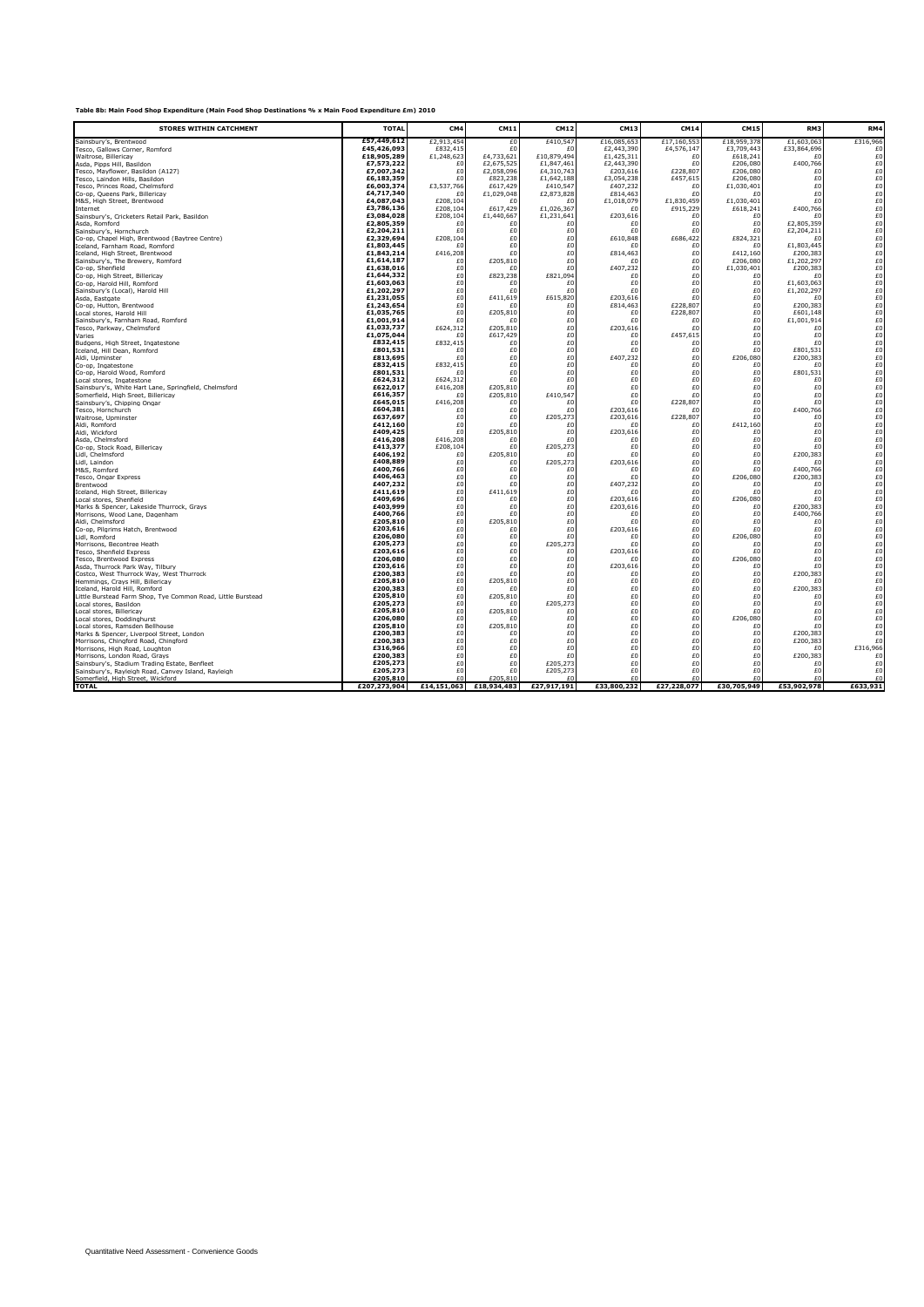| <b>STORES WITHIN CATCHMENT</b>                                           | <b>TOTAI</b> | CM <sub>4</sub> | CM1:         | CM1          | CM13         | CM14         | <b>CM15</b>  | RM3          | RM4          |
|--------------------------------------------------------------------------|--------------|-----------------|--------------|--------------|--------------|--------------|--------------|--------------|--------------|
| Waitrose, Billericav                                                     | 7.7%         | 0.09            | 26.39        | 33.9%        | 2.2%         | 0.09         | 0.8%         | 0.0%         | 0.0%         |
| Sainsburv's. Brentwood                                                   | 7.4%         | 3.1%            | 0.0%         | 0.09         | 16.4%        | 21.6%        | 13.0%        | 0.4%         | 0.0%         |
| Fesco, Gallows Corner, Romford                                           | 5.7%         | 1.6%            | 0.0%         | 0.0%         | 1.5%         | 1.0%         | 0.0%         | 19.4%        | 0.0%         |
| Co-op, Queens Park, Billericay                                           | 4.8%         | 3.1%            | 7.5%         | 27.3%        | 0.0%         | 0.0%         | 0.0%         | 0.0%         | 0.0%         |
| Co-op. Harold Wood, Romford                                              | 3.7%         | 0.0%            | 0.0%         | 0.0%         | 0.0%         | 0.0%         | 0.0%         | 14.1%        | 0.0%         |
| M&S. High Street. Brentwood                                              | 3.3%         | 0.0%            | 0.0%         | 0.0%         | 4.5%         | 11.3%        | 6.9%         | 0.9%         | 0.0%         |
| Co-op. Shenfield                                                         | 3.0%         | 0.0%            | 0.0%         | 0.0%         | 14.9%        | 0.0%         | 4.6%         | 0.0%         | 0.0%         |
| Co-op, Hutton, Brentwood                                                 | 2.5%         | 0.0%            | 0.0%         | 0.0%         | 12.7%        | 0.0%         | 3.1%         | 0.0%         | 0.0%         |
| Tesco, Shenfield Express                                                 | 2.1%         | 0.0%            | 0.0%         | 0.0%         | 6.7%         | 1.0%         | 6.1%         | 0.0%         | 0.0%         |
| Budgens, Ingatestone                                                     | 1.8%         | 21.9%           | 0.0%         | 0.0%         | 0.0%         | 0.0%         | 0.8%         | 0.0%         | 0.0%         |
| Co-op, Harold Hill, Romford                                              | 1.8%         | 0.0%            | 0.0%         | 0.0%         | 0.0%         | 0.0%         | 0.0%         | 6.6%         | 0.0%         |
| <b>Fesco, Brentwood Express</b>                                          | 1.8%         | 1.6%            | 0.0%         | 0.0%         | 0.7%         | 12.4%        | 0.8%         | 0.0%         | 0.0%         |
| Budgens, Doddinghurst                                                    | 1.6%         | 1.6%            | 0.0%         | 0.0%         | 0.0%         | 0.0%         | 9.9%         | 0.0%         | 0.0%         |
| Co-op, Chapel High, Brentwood (Baytree Centre)                           | 1.4%         | 0.0%            | 0.0%         | 0.8%         | 0.0%         | 8.2%         | 2.3%         | 0.0%         | 0.0%         |
| Shenfield independent traders - butchers, fish monger, green grocers etc | 1.3%         | 0.0%            | 0.0%         | 0.0%         | 2.2%         | 0.0%         | 6.1%         | 0.0%         | 0.0%         |
| Co-op. Ingatestone                                                       | 1.2%         | 12.5%           | 0.0%         | 0.0%         | 0.0%         | 0.0%         | 1.5%         | 0.0%         | 0.0%         |
| Co-op. High Street. Billericav                                           | 1.19         | 0.0%            | 5.0%         | 4.1%         | 0.0%         | 0.0%         | 0.0%         | 0.0%         | 0.0%         |
| Co-op, Stock Road, Billericav                                            | 0.9%         | 1.6%            | 2.5%         | 4.1%         | 0.0%         | 0.0%         | 0.0%         | 0.0%         | 0.0%         |
| Asda, Romford                                                            | 0.8%         | 0.0%            | 0.0%         | 0.0%         | 0.0%         | 0.0%         | 0.0%         | 3.1%         | 0.0%         |
| Asda, Basildon                                                           | 0.8%         | 0.0%            | 0.0%         | 3.3%         | 1.5%         | 0.0%         | 0.8%         | 0.0%         | 0.0%         |
| Shenfield Road (65-73). Shenfield. Brentwood                             | 0.8%         | 0.0%            | 0.0%         | 0.0%         | 3.0%         | 0.0%         | 2.3%         | 0.0%         | 0.0%         |
| Sainsburv's (Local). Harold Hill                                         | 0.6%         | 0.0%            | 0.0%         | 0.0%         | 0.0%         | 0.0%         | 0.0%         | 2.2%         | 0.0%         |
| Tesco, Laindon Hills, Basildon                                           | 0.6%         | 0.0%            | 0.0%         | 0.09         | 3.0%         | 1.0%         | 0.0%         | 0.0%         | 0.0%         |
| Co-op, Pilgrims Hatch                                                    | 0.5%         | 0.0%            | 0.0%         | 0.0%         | 0.0%         | 0.0%         | 3.1%         | 0.0%         | 0.0%         |
| M&S, Romford                                                             | 0.5%         | 1.6%            | 0.0%         | 0.0%         | 0.0%         | 1.0%         | 0.0%         | 0.9%         | 0.0%         |
| Internet                                                                 | 0.5%         | 0.0%            | 0.0%         | 1.79         | 0.0%         | 0.0%         | 0.8%         | 0.4%         | 0.0%         |
| Sainsburv's. Hornchurch                                                  | 0.4%         | 0.0%            | 0.0%         | 0.0%         | 0.0%         | 0.0%         | 0.0%         | 1.3%         | 0.0%         |
| Asda. Eastoate                                                           | 0.2%         | 1.6%            | 0.0%         | 0.89         | 0.0%         | 0.0%         | 0.0%         | 0.0%         | 0.0%         |
| Morrisons, Becontree Heath                                               | 0.2%         | 1.6%            | 0.0%         | 0.09         | 0.0%         | 0.0%         | 0.0%         | 0.4%         | 0.0%         |
| M&S, Upminster                                                           | 0.2%         | 0.0%            | 0.0%         | 0.8%         | 0.0%         | 0.0%         | 0.0%         | 0.4%         | 0.0%         |
| Ongar Road (245-267). Brentwood                                          | 0.2%         | 0.0%            | 0.0%         | 0.0%         | 0.0%         | 0.0%         | 1.5%         | 0.0%         | 0.0%         |
| Asda. Chelmsford                                                         | 0.1%         | 0.0%            | 0.0%         | 0.0%         | 0.0%         | 0.0%         | 0.8%         | 0.0%         | 0.0%         |
| Lidl. Romford                                                            | 0.1%         | 0.0%            | 0.0%         | 0.0%         | 0.0%         | 0.0%         | 0.0%         | 0.4%         | 0.0%         |
| M&S, Basildon                                                            | 0.1%         | 0.0%            | 0.0%         | 0.89         | 0.0%         | 0.0%         | 0.0%         | 0.0%         | 0.0%         |
| Sainsbury's, Chipping Ongar                                              | 0.1%         | 0.0%            | 0.0%         | 0.0%         | 0.7%         | 0.0%         | 0.0%         | 0.0%         | 0.0%         |
| Danes Wav/Hatch Road, Pilgrims Hatch, Brentwood                          | 0.1%         | 0.0%            | 0.0%         | 0.0%         | 0.0%         | 0.0%         | 0.8%         | 0.0%         | 0.0%         |
| Church Lane. Doddinghurst                                                | 0.1%         | 0.0%            | 0.0%         | 0.0%         | 0.0%         | 1.0%         | 0.0%         | 0.0%         | 0.0%         |
| Blackmore Road. Kelvedon Hatch                                           | 0.1%         | 0.0%            | 0.0%         | 0.0%         | 0.0%         | 0.0%         | 0.8%         | 0.0%         | 0.0%         |
| Hanging Hill Lane Post Office, Hanging Hill Lane, Hutton, Brentwood      | 0.1%         | 0.0%            | 0.0%         | 0.0%         | 0.7%         | 0.0%         | 0.09         | 0.0%         | 0.0%         |
| Doddinghurst Post Office, Doddinghurst Road, Doddinghurst                | 0.1%         | 0.0%            | 1.3%         | 0.0%         | 0.0%         | 0.0%         | 0.0%         | 0.0%         | 0.0%         |
| Local stores. Brentwood                                                  | 5.4%         | 1.6%            | 2.5%         | 0.0%         | 7.5%         | 17.5%        | 12.2%        | 0.0%         | 0.0%         |
| Local stores. Billericav                                                 | 3.5%         | 1.6%            | 17.5%        | 11.6%        | 0.7%         | 0.0%         | 0.0%         | 0.0%         | 0.0%         |
| Local stores. Harold Hill                                                | 3.2%         | 0.0%            | 0.0%         | 0.0%         | 0.0%         | 1.0%         | 0.0%         | 11.0%        | 0.0%         |
| Local stores, Romford                                                    | 2.9%         | 0.0%            | 0.0%         | 0.0%         | 0.0%         | 1.0%         | 0.0%         | 10.6%        | 0.0%         |
|                                                                          | 1.6%         | 0.0%            | 0.0%         | 0.0%         | 1.5%         | 4.1%         | 4.6%         | 0.9%         | 0.0%         |
| Iceland, High Street, Brentwood<br>Local stores, Inqatestone             | 1.6%         | 18.8%           | 1.3%         | 0.0%         | 0.7%         | 0.0%         | 0.0%         | 0.0%         | 0.0%         |
| Iceland. Hilldene. Harold Hill. Romford                                  | 1.5%         | 0.0%            | 0.0%         | 0.0%         | 0.0%         | 0.0%         | 0.0%         | 5.7%         | 0.0%         |
| Local stores Hilldene. Romford                                           | 1.5%         | 0.0%            | 0.0%         | 0.0%         | 0.0%         | 0.0%         | 0.0%         | 5.7%         | 0.0%         |
| Varies                                                                   | 1.3%         | 3.1%            | 0.0%         | 1.7%         | 0.7%         | 2.1%         | 1.5%         | 0.9%         | 0.0%         |
| Iceland, Farnham Road, Romford                                           | 1.1%         | 0.0%            | 0.0%         | 0.0%         | 0.0%         | 0.0%         | 0.0%         | 4.0%         | 0.0%         |
| Budgens, High Street, Ingatestone                                        | 0.7%         | 9.4%            | 0.0%         | 0.0%         | 0.0%         | 0.0%         | 0.0%         | 0.0%         | 0.0%         |
| Local stores. Pilgrims Hatch                                             | 0.7%         | 0.0%            | 0.0%         | 0.0%         | 0.0%         | 2.1%         | 3.1%         | 0.0%         | 0.0%         |
| One Stop. Grange Road. South Green. Billericav                           | 0.7%         | 0.0%            | 6.3%         | 0.8%         | 0.0%         | 0.0%         | 0.0%         | 0.0%         | 0.0%         |
| Somerfield, High Street, Billericay                                      | 0.7%         | 0.0%            | 3.8%         | 2.5%         | 0.0%         | 0.0%         | 0.0%         | 0.0%         | 0.0%         |
| <b>Brentwood Town Centre</b>                                             | 0.6%         | 0.0%            | 0.0%         | 0.0%         | 2.2%         | 0.0%         | 0.8%         | 0.4%         | 0.0%         |
| Iceland, High Street, Billericay                                         | 0.6%         | 0.0%            | 2.5%         | 1.79         | 0.7%         | 0.0%         | 0.0%         | 0.0%         | 0.0%         |
| Local stores, Doddinghurst                                               | 0.6%         | 0.0%            | 0.0%<br>0.0% | 0.0%         | 0.0%         | 0.0%         | 3.8%         | 0.0%         | 0.0%         |
| Local stores. Harold Wood                                                | 0.6%         | 0.0%            | 0.0%         | 0.0%         | 0.0%         | 0.0%         | 0.0%         | 2.2%         | 0.0%         |
| Local stores, Kelvedon Hatch                                             | 0.6%         | 0.0%            |              | 0.0%         | 0.0%         | 1.0%         | 3.1%         | 0.0%         | 0.0%         |
| Local stores, South Green, Billericav                                    | 0.6%         | 0.0%            | 6.3%         | 0.0%         | 0.0%         | 0.0%         | 0.0%         | 0.0%         | 0.0%         |
| Local stores, Hutton                                                     | 0.5%         | 0.0%            | 0.0%         | 0.0%         | 2.2%         | 0.0%         | 0.8%         | 0.0%         | 0.0%         |
| Londis. Brook Street. Brentwood                                          | 0.5%         | 0.0%<br>0.0%    | 0.0%<br>0.0% | 0.0%         | 0.0%         | 2.1%         | 0.8%         | 0.4%<br>0.0% | 0.0%         |
| McColls. Ongar Road. Brentwood<br>Somerfield, Baytree Centre, Brentwood  | 0.5%<br>0.5% | 0.0%            | 0.0%         | 0.0%<br>0.0% | 1.5%<br>1.5% | 1.0%<br>2.1% | 0.8%<br>0.0% | 0.0%         | 0.0%<br>0.0% |
| Tesco, Mavflower Retail Park, Basildon                                   | 0.5%         | 0.0%            | 3.8%         | 0.0%         | 0.0%         | 0.0%         | 0.0%         | 0.4%         | 0.0%         |
| High street, Billericay                                                  | 0.49         | 0.0%            | 1.3%         | 1.79         | 0.0%         | 0.0%         | 0.0%         | 0.0%         | 0.0%         |
| Local stores. Warlev                                                     | 0.4%         | 0.0%<br>0.0%    | 0.0%<br>0.0% | 0.0%<br>0.89 | 1.5%         | 1.0%         | 0.0%         | 0.0%<br>0.0% | 0.0%<br>0.0% |
| Barlevlands. Barlevland Road. Billericav<br>Co-op, Blackmore, Brentwood  | 0.2%<br>0.2% | 1.6%            | 0.0%         | 0.0%         | 0.0%<br>0.0% | 1.0%<br>0.0% | 0.0%<br>0.0% | 0.4%         | 0.0%         |
| Costco, West Thurrock Way, West Thurrock                                 | 0.2%         | 0.0%            | 0.0%         | 0.0%         | 0.0%         | 1.0%         | 0.0%         | 0.4%         | 0.0%         |
| Costcutter, Brentwood                                                    | 0.2%         | 0.0%            | 0.0%         | 0.0%         | 0.0%         | 0.0%         | 1.5%         | 0.0%         | 0.0%         |
| Iceland. North Street. Hornchurch                                        | 0.2%         | 0.0%            | 0.0%<br>0.0% | 0.0%         | 0.7%         | 0.0%         | 0.0%         | 0.4%<br>0.0% | 0.0%         |
| Local stores. Blackmore<br>Local stores, West Horndon                    | 0.2%<br>0.2% | 3.1%<br>0.0%    | 0.0%         | 0.0%<br>0.0% | 0.0%<br>1.5% | 0.0%<br>0.0% | 0.0%<br>0.0% | 0.0%         | 0.0%<br>0.0% |
| Londis, Warley Hill, Warley, Brentwood                                   | 0.2%         | 0.0%            | 0.0%         | 0.0%         | 0.0%         | 2.1%         | 0.0%         | 0.0%         | 0.0%         |
| Petersfield Shops, Harold Hill                                           | 0.2%         | 0.0%            | 0.0%         | 0.0%         | 0.0%         | 0.0%         | 0.0%         | 0.9%         | 0.0%         |
| Sainsburv's. Farnham Road. Romford                                       | 0.2%         | 0.0%            | 0.0%         | 0.0%         | 0.0%         | 0.0%         | 0.0%         | 0.9%         | 0.0%         |
| Sainsburv's. The Brewerv. Romford                                        | 0.2%         | 0.0%            | 0.0%         | 0.0%         | 0.0%         | 0.0%         | 0.0%         | 0.9%         | 0.0%         |
| Tesco, Princes Road, Chelmsford                                          | 0.2%         | 3.1%            | 0.0%         | 0.0%         | 0.0%         | 0.0%         | 0.0%         | 0.0%         | 0.0%         |
| Asda, Merrielands Crescent, Dagenham                                     | 0.1%         | 0.0%            | 0.0%         | 0.0%         | 0.0%         | 0.0%         | 0.0%         | 0.4%         | 0.0%         |
| Asda, Pipps Hill Retail Park, Basildon                                   | 0.1%         | 0.0%            | 0.0%         | 0.8%         | 0.0%         | 0.0%         | 0.0%         | 0.0%         | 0.0%         |
| Costcutter. Wickford                                                     | 0.1%         | 0.0%            | 1.3%         | 0.0%         | 0.0%         | 0.0%         | 0.0%         | 0.0%         | 0.0%         |
| Hemmings Too. Church Road. Ramsdon Bellhouse                             | 0.1%         | 0.0%            | 1.3%         | 0.0%         | 0.0%         | 0.0%         | 0.0%         | 0.0%         | 0.0%         |
| Iceland, Market Place, Romford                                           | 0.1%         | 0.0%            | 0.0%         | 0.0%         | 0.0%         | 0.0%         | 0.0%         | 0.4%         | 0.0%         |
| Local stores, Basildon                                                   | 0.1%         | 0.0%            | 1.3%         | 0.0%         | 0.0%         | 0.0%         | 0.0%         | 0.0%         | 0.0%         |
| Local stores, Bulphan                                                    | 0.19         | 0.0%            | 0.0%         | 0.0%         | 0.7%         | 0.0%         | 0.0%         | 0.0%         | 0.0%         |
| Local stores. Heronsgate                                                 | 0.1%         | 0.0%            | 0.0%         | 0.0%         | 0.7%         | 0.0%         | 0.0%         | 0.0%         | 0.0%         |
| Local stores. Ingrave                                                    | 0.1%         | 0.0%            | 0.0%         | 0.0%         | 0.7%         | 0.0%         | 0.0%         | 0.0%         | 0.0%         |
| Local stores, Langdon                                                    | 0.1%         | 0.0%            | 0.0%         | 0.0%         | 0.7%         | 0.0%         | 0.0%         | 0.0%         | 0.0%         |
| Local stores, Little Burstead, Billericay<br>ocal stores<br>South Hornd  | 0.1%         | 0.0%<br>n no    | 0.0%<br>n nº | 0.8%<br>n no | 0.0%<br>n 70 | 0.0%<br>n n  | 0.0%<br>n n  | 0.0%<br>n n  | 0.0%<br>n nº |
| Local stores, Upminster                                                  | 0.1%         | 0.0%            | 0.0%         | 0.0%         | 0.7%         | 0.0%         | 0.0%         | 0.0%         | 0.0%         |
| Local stores. Warlev hill                                                | 0.1%         | 0.0%            | 0.0%         | 0.0%         | 0.0%         | 1.0%         | 0.0%         | 0.0%         | 0.0%         |
| Local stores, Wickford                                                   | 0.1%         | 0.0%            | 1.3%         | 0.0%         | 0.0%         | 0.0%         | 0.0%         | 0.0%         | 0.0%         |
| London                                                                   | 0.1%         | 0.0%            | 0.0%         | 0.0%         | 0.0%         | 1.0%         | 0.0%         | 0.0%         | 0.0%         |
| Marks & Spencer, High Road, Loughton                                     | 0.1%         | 0.0%            | 0.0%         | 0.0%         | 0.0%         | 0.0%         | 0.8%         | 0.0%         | 0.0%         |
| Marks & Spencer, Liverpool street, London                                | 0.1%         | 0.0%            | 0.0%         | 0.0%         | 0.0%         | 0.0%         | 0.0%         | 0.4%         | 0.0%         |
| Morrisons. London Road. Gravs                                            | 0.1%         | 0.0%            | 0.0%         | 0.0%         | 0.7%         | 0.0%         | 0.0%         | 0.0%         | 0.0%         |
| Morrisons, Wood Lane, Dagenham                                           | 0.1%         | 0.0%            | 1.3%         | 0.0%         | 0.0%         | 0.0%         | 0.0%         | 0.0%         | 0.0%         |
| Nisa Stores, Billericav<br>Nisa Stores, Chelmsford Road, Blackmore       | 0.1%<br>0.1% | 0.0%            | 1.3%<br>0.0% | 0.0%<br>0.0% | 0.0%<br>0.0% | 0.0%<br>0.0% | 0.0%         | 0.0%<br>0.0% | 0.0%         |
| Pipps Hill Retail Park, Miles Gray Road, Basildon                        | 0.1%         | 1.6%<br>0.0%    | 1.3%         | 0.0%         | 0.0%         | 0.0%         | 0.0%<br>0.0% | 0.0%         | 0.0%<br>0.0% |
| Ravens. High Street. Ingatestone                                         | 0.1%         | 0.0%            | 1.3%         | 0.0%         | 0.0%         | 0.0%         | 0.0%         | 0.0%         | 0.0%         |
| Romford Market                                                           | 0.1%         | 0.0%            | 0.0%         | 0.0%         | 0.0%         | 0.0%         | 0.0%         | 0.4%         | 0.0%         |
| Sainsburvs. Cricketers Retail Park. Basildon                             | 0.1%         | 0.0%            | 1.3%         | 0.0%         | 0.0%         | 0.0%         | 0.0%         | 0.0%<br>0.0% | 0.0%         |
| Somerfield, High Street, Wickford                                        | 0.1%         | 1.6%            | 0.0%         | 0.0%         | 0.0%         | 0.0%         | 0.0%         | 0.0%         | 0.0%         |
| Stockbrook Farm Shop, Stock Road, Stock                                  | 0.1%         | 1.6%            | 0.0%         | 0.0%         | 0.0%         | 0.0%         | 0.0%         |              | 0.0%         |
| Tesco. Thevdon Bois                                                      | 0.1%         | 0.0%            | 0.0%         | 0.0%         | 0.0%         | 0.0%         | 0.0%         | 0.0%         | 100.0%       |
| Tesco. Aldersgate Street. Barbican. London                               | 0.1%         | 0.0%            | 0.0%         | 0.0%         | 0.0%         | 0.0%         | 0.0%         | 0.4%         | 0.0%         |
| Tesco, Ardleigh Green Road, Road, Romford                                | 0.1%         | 0.0%            | 0.0%         | 0.0%         | 0.0%         | 0.0%         | 0.0%         | 0.4%         | 0.0%         |
| Tesco, Broomfield Road, Chelmsford                                       | 0.1%         | 0.0%            | 1.3%         | 0.0%         | 0.0%         | 0.0%         | 0.0%         | 0.0%         | 0.0%         |
| Tesco, Liverpool Street Station, London                                  | 0.1%         | 0.0%            | 0.0%         | 0.0%         | 0.7%         | 0.0%         | 0.0%         | 0.0%         | 0.0%         |
| Tesco. Potters Bar                                                       | 0.1%         | 1.6%            | 0.0%         | 0.0%         | 0.0%         | 0.0%         | 0.0%         | 0.0%         | 0.0%         |
| Tescos, Bryant Avenue, Romford                                           | 0.19         | 0.0%            | 0.0%         | 0.0%         | 0.0%         | 0.09         | 0.0%         | 0.4%         | 0.0%         |
| Total                                                                    | 100%         | 100%            | 100%         | 100%         | 100%         | 100%         | 100%         | 100%         | 100%         |

**Source: Research & Marketing Household Survey (October 2010) Analysis Q5**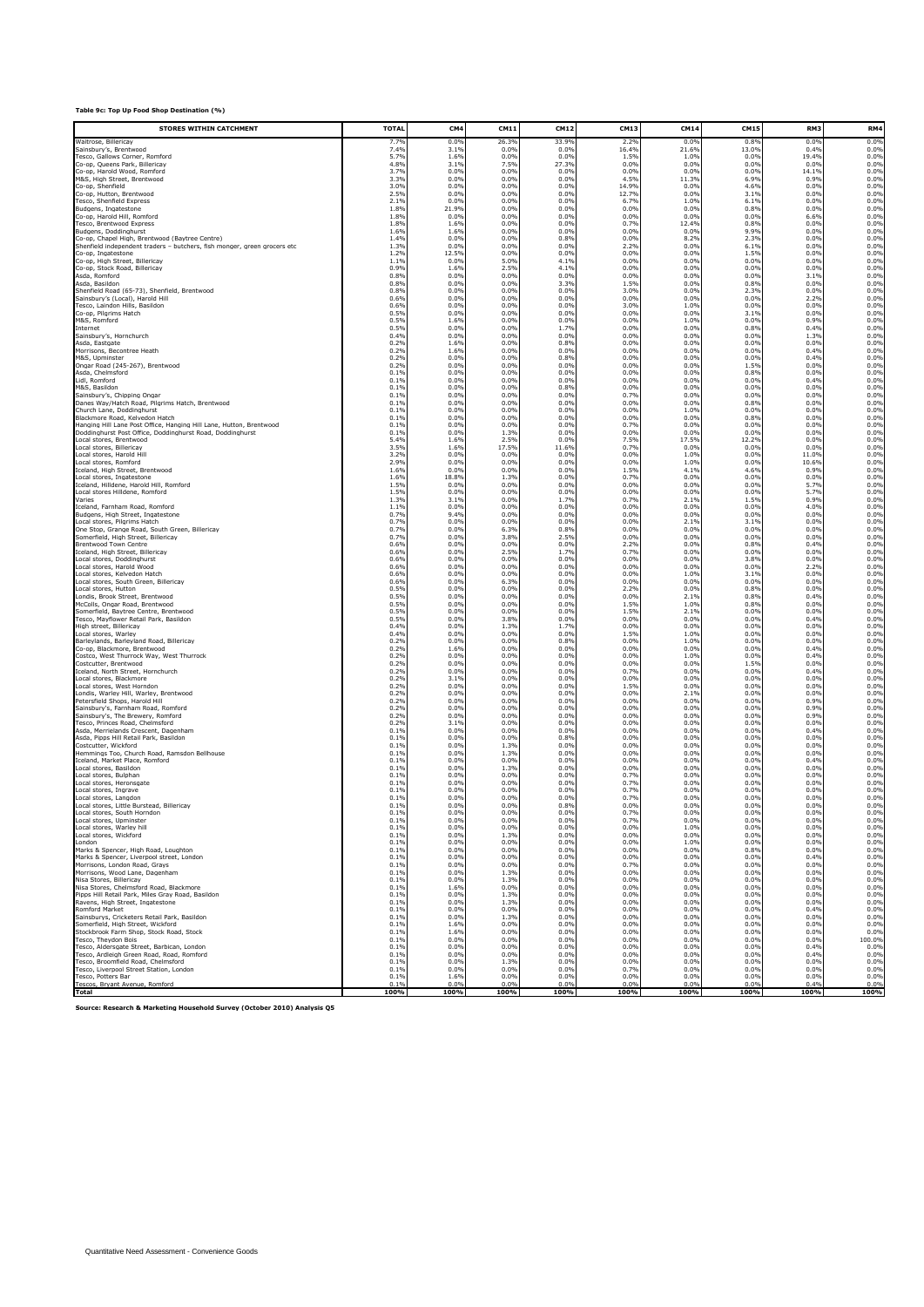| Table 9d: Top Up Food Shop Expenditure (Top Up Food Shop Destinations % x Top Up Food Expenditure £m) 2010 |  |  |
|------------------------------------------------------------------------------------------------------------|--|--|
|------------------------------------------------------------------------------------------------------------|--|--|

| <b>STORES WITHIN CATCHMENT</b>                                                                                          | <b>TOTAI</b>             | CM4                | <b>CM11</b>                                                                                                                                  | CM12              | CM13                   | <b>CM14</b>          | <b>CM15</b>          | RM3                     | RM4                                                                                                                                                                                                                                                                                                                                                                                                                                                                                       |
|-------------------------------------------------------------------------------------------------------------------------|--------------------------|--------------------|----------------------------------------------------------------------------------------------------------------------------------------------|-------------------|------------------------|----------------------|----------------------|-------------------------|-------------------------------------------------------------------------------------------------------------------------------------------------------------------------------------------------------------------------------------------------------------------------------------------------------------------------------------------------------------------------------------------------------------------------------------------------------------------------------------------|
| Waitrose, Billericav                                                                                                    | £6,608,985<br>£6,903,622 | £0<br>£189,523     | £2,130,129                                                                                                                                   | £4,054,090        | £324,309<br>£2,378,268 | £Ο<br>£2,526,316     | £100,45              | £0<br>£101,768          | £0<br>£0                                                                                                                                                                                                                                                                                                                                                                                                                                                                                  |
| Sainsbury's, Brentwood<br>Tesco, Gallows Corner, Romford                                                                | £4,909,049               | £94,762            | £0<br>£                                                                                                                                      | £<br>$\mathbf{f}$ | £216,206               | £120,301             | £1,707,746<br>£0     | £4,477,780              | £0                                                                                                                                                                                                                                                                                                                                                                                                                                                                                        |
| Co-op, Queens Park, Billericay<br>Co-op, Harold Wood, Romford                                                           | £4,061,180<br>£3,256,568 | £189,523<br>£C     | £608,608<br>£0                                                                                                                               | £3,263,048<br>£   | £0<br>£                | £<br>£               | £0<br>£0             | £3,256,568              | $_{\scriptscriptstyle \rm E0}^{\scriptscriptstyle 60}$                                                                                                                                                                                                                                                                                                                                                                                                                                    |
| M&S, High Street, Brentwood                                                                                             | £3,079,564<br>£2.764.796 | £O<br>£0           | £0<br>£0                                                                                                                                     | £<br>£            | £648,619<br>£2,162,062 | £1,323,309<br>£      | £904,101<br>£602,734 | £203,535<br>£O          | £0                                                                                                                                                                                                                                                                                                                                                                                                                                                                                        |
| Co-op, Shenfield<br>Co-op, Hutton, Brentwood                                                                            | £2,239,575               | £C                 | £0                                                                                                                                           | £                 | £1,837,752             | £                    | £401,823             | £0                      | $\begin{array}{c} \text{\small f0}\ 0 \ \text{\small f0}\ 0 \ \text{\small f0}\ 0 \ \text{\small f0}\ \end{array}$                                                                                                                                                                                                                                                                                                                                                                        |
| Tesco, Shenfield Express                                                                                                | £1,896,874               | £0                 | £0                                                                                                                                           | £                 | £972,928               | £120,301             | £803,645             | £0                      |                                                                                                                                                                                                                                                                                                                                                                                                                                                                                           |
| Budgens, Ingatestone                                                                                                    | £1,427,118               | £1,326,662         | £0                                                                                                                                           | £0                | £                      | £                    | £100,456             | £                       |                                                                                                                                                                                                                                                                                                                                                                                                                                                                                           |
| Co-op. Harold Hill. Romford                                                                                             | £1,526,516               | £                  | £0                                                                                                                                           | £                 | £0                     | £0                   | £O                   | £1,526,516              | £0                                                                                                                                                                                                                                                                                                                                                                                                                                                                                        |
| Tesco. Brentwood Express                                                                                                | £1,746,930               | £94,762            | £0                                                                                                                                           | £                 | £108,103               | £1,443,609           | £100,456             | £0                      |                                                                                                                                                                                                                                                                                                                                                                                                                                                                                           |
| Budgens, Doddinghurst                                                                                                   | £1,400,685               | £94,762            | £O                                                                                                                                           | £                 | £0                     | £                    | £1,305,924           | £0                      |                                                                                                                                                                                                                                                                                                                                                                                                                                                                                           |
| Co-op, Chapel High, Brentwood (Baytree Centre)                                                                          | £1,362,654               | £0                 | £0                                                                                                                                           | £98,880           | £0                     | £962,406             | £301,367             | £0                      |                                                                                                                                                                                                                                                                                                                                                                                                                                                                                           |
| Shenfield independent traders - butchers, fish monger, green grocers etc                                                | £1,127,955               | £0                 | £0                                                                                                                                           | £                 | £324,309               | £                    | £803,645             | £0                      |                                                                                                                                                                                                                                                                                                                                                                                                                                                                                           |
| Co-op, Ingatestone                                                                                                      | £959,004                 | £758,093           | £0                                                                                                                                           | £                 | £O                     | £0                   | £200,911             | £0                      |                                                                                                                                                                                                                                                                                                                                                                                                                                                                                           |
| Co-op, High Street, Billericav                                                                                          | £900.140                 | £C                 | £405,739                                                                                                                                     | £494,401          | £0                     | £O                   | £0                   | £0                      |                                                                                                                                                                                                                                                                                                                                                                                                                                                                                           |
| Co-op, Stock Road, Billericay                                                                                           | £792,032<br>£712,374     | £94,762            | £202,869                                                                                                                                     | £494,401          | £C                     | £O                   | £0                   | £0                      |                                                                                                                                                                                                                                                                                                                                                                                                                                                                                           |
| Asda, Romford<br>Asda, Basildon                                                                                         | £712,183                 | £0<br>£O           | £0<br>£0                                                                                                                                     | £395,521          | £0<br>£216,206         | £O<br>£0             | £O<br>£100,456       | £712,374<br>£O          |                                                                                                                                                                                                                                                                                                                                                                                                                                                                                           |
| Shenfield Road (65-73), Shenfield, Brentwood                                                                            | £733,779                 | £O                 | £0                                                                                                                                           | £0                | £432,412               | £0                   | £301,367             | £O                      |                                                                                                                                                                                                                                                                                                                                                                                                                                                                                           |
| Sainsbury's (Local). Harold Hill                                                                                        | £508,839                 | £0                 | £0                                                                                                                                           | £                 | £0                     | £O                   | £0                   | £508,839                |                                                                                                                                                                                                                                                                                                                                                                                                                                                                                           |
| Tesco. Laindon Hills. Basildon                                                                                          | £552,713                 | £C                 | £O                                                                                                                                           | £                 | £432,412               | £120,301             | £0                   | £O                      |                                                                                                                                                                                                                                                                                                                                                                                                                                                                                           |
| Co-op, Pilgrims Hatch                                                                                                   | £401,823                 | £C                 | £0                                                                                                                                           | £0                | £0                     | £                    | £401,823             | £O                      |                                                                                                                                                                                                                                                                                                                                                                                                                                                                                           |
| M&S, Romford                                                                                                            | £418,598                 | £94,762            | $_{\rm E0}^{\rm E0}$                                                                                                                         | £                 | £0                     | £120,301             | £O                   | £203,535                |                                                                                                                                                                                                                                                                                                                                                                                                                                                                                           |
| Internet<br>Sainsburv's. Hornchurch                                                                                     | £399,984<br>£305,303     | £<br>£             | £0                                                                                                                                           | £197,761<br>fl    | £O<br>£0               | £<br>£O              | £100,456<br>£0       | £101,768<br>£305,303    |                                                                                                                                                                                                                                                                                                                                                                                                                                                                                           |
| Asda. Eastgate<br>Morrisons, Becontree Heath                                                                            | £193,642<br>£196,529     | £94,762<br>£94,762 | $\frac{1}{60}$                                                                                                                               | £98,880<br>£      | £C<br>£O               | £O<br>£O             | £0<br>£0             | £ſ<br>£101,768          |                                                                                                                                                                                                                                                                                                                                                                                                                                                                                           |
| M&S, Upminster                                                                                                          | £200,648                 | £O                 | $_{\scriptscriptstyle \pm 0}^{\scriptscriptstyle \pm 0}$                                                                                     | £98,880<br>£      | £0                     | £0                   | £0                   | £101,768<br>£O          |                                                                                                                                                                                                                                                                                                                                                                                                                                                                                           |
| Ongar Road (245-267). Brentwood<br>Asda. Chelmsford                                                                     | £200,911<br>£100,456     | £O<br>£0           |                                                                                                                                              | £                 | £O<br>£0               | £O<br>£O             | £200,911<br>£100,456 | £0                      |                                                                                                                                                                                                                                                                                                                                                                                                                                                                                           |
| Lidl. Romford<br>M&S, Basildon                                                                                          | £101.768<br>£98,880      | £C<br>£O           | $\begin{array}{l} \hbox{\small\it \pounds0}\\ \hbox{\small\it \pounds0}\\ \hbox{\small\it \pounds0}\\ \hbox{\small\it \pounds0} \end{array}$ | f(<br>£98,880     | £C<br>£C               | £O<br>£O             | £0<br>£0             | £101,768<br>£O          |                                                                                                                                                                                                                                                                                                                                                                                                                                                                                           |
| Sainsbury's, Chipping Ongar                                                                                             | £108,103                 | £0                 | £0                                                                                                                                           | £C                | £108,103               | £0                   | £0                   | £0                      | $_{\scriptscriptstyle \rm E0}^{\scriptscriptstyle 60}$                                                                                                                                                                                                                                                                                                                                                                                                                                    |
| Danes Wav/Hatch Road. Pilgrims Hatch. Brentwood                                                                         | £100,456                 | £O                 | £0                                                                                                                                           | £0                | £0                     | £0                   | £100,456             | £0                      |                                                                                                                                                                                                                                                                                                                                                                                                                                                                                           |
| Church Lane, Doddinghurst                                                                                               | £120.301                 | £0                 | £0                                                                                                                                           | £                 | £0                     | £120,301             | £0                   | £0                      |                                                                                                                                                                                                                                                                                                                                                                                                                                                                                           |
| Blackmore Road. Kelvedon Hatch                                                                                          | £100,456                 | £O                 | £0                                                                                                                                           | £                 | £                      | £                    | £100,456             | £0                      |                                                                                                                                                                                                                                                                                                                                                                                                                                                                                           |
| Hanging Hill Lane Post Office, Hanging Hill Lane, Hutton, Brentwood                                                     | £108.103                 | £O                 | £0                                                                                                                                           | £                 | £108,103               | £O                   | £O                   | £0                      |                                                                                                                                                                                                                                                                                                                                                                                                                                                                                           |
| Doddinghurst Post Office, Doddinghurst Road, Doddinghurst                                                               | £101,435                 | £O                 | £101,435                                                                                                                                     | £                 | £                      | £Ο                   | £0                   | £0                      |                                                                                                                                                                                                                                                                                                                                                                                                                                                                                           |
| Local stores, Brentwood                                                                                                 | £5,031,066               | £94,762            | £202,869                                                                                                                                     | £                 | £1,081,031             | £2,045,113           | £1,607,291           | £0                      |                                                                                                                                                                                                                                                                                                                                                                                                                                                                                           |
| Local stores, Billericav                                                                                                | £3,007,274               | £94,762            | £1,420,086<br>f0                                                                                                                             | £1,384,324<br>f(  | £108,103               | £                    | £0                   | £0<br>£2,544,193        |                                                                                                                                                                                                                                                                                                                                                                                                                                                                                           |
| Local stores. Harold Hill<br>Local stores, Romford                                                                      | £2,664,494<br>£2,562,726 | £<br>£O            | £0                                                                                                                                           | £                 | £0<br>£0               | £120,301<br>£120,301 | £0<br>£0             | £2,442,426              |                                                                                                                                                                                                                                                                                                                                                                                                                                                                                           |
| Iceland, High Street, Brentwood                                                                                         | £1,503,679               | £0                 | £0                                                                                                                                           | £O                | £216,206               | £481,203             | £602,734             | £203,535                |                                                                                                                                                                                                                                                                                                                                                                                                                                                                                           |
| Local stores, Ingatestone                                                                                               | £1,346,677               | £1,137,139         | £101,435                                                                                                                                     | £0                | £108,103               | £                    | £0                   | £C                      |                                                                                                                                                                                                                                                                                                                                                                                                                                                                                           |
| Iceland. Hilldene. Harold Hill. Romford                                                                                 | £1,322,981               | £C                 | £0                                                                                                                                           | £                 | £0                     | £O                   | £0                   | £1,322,981              |                                                                                                                                                                                                                                                                                                                                                                                                                                                                                           |
| Local stores Hilldene. Romford                                                                                          | £1,322,981               | £٢                 | £0                                                                                                                                           | f(                | £ſ                     | £                    | £0                   | £1,322,981              |                                                                                                                                                                                                                                                                                                                                                                                                                                                                                           |
| Varies                                                                                                                  | £1,140,435               | £189,523           | £0                                                                                                                                           | £197,761          | £108,103               | £240,602             | £200,911             | £203,535                |                                                                                                                                                                                                                                                                                                                                                                                                                                                                                           |
| Iceland, Farnham Road, Romford                                                                                          | £915,910                 | £0                 | £0                                                                                                                                           | £0                | £0                     | £0                   | £0                   | £915,910                | £0                                                                                                                                                                                                                                                                                                                                                                                                                                                                                        |
| Budgens, High Street, Ingatestone                                                                                       | £568,569                 | £568,569           | £0                                                                                                                                           | £0                | £C                     | £                    | £O                   | £O                      | £0                                                                                                                                                                                                                                                                                                                                                                                                                                                                                        |
| Local stores. Pilgrims Hatch                                                                                            | £642,424                 | £                  | £0                                                                                                                                           | £0                | £0                     | £240,602             | £401,823             | £0                      |                                                                                                                                                                                                                                                                                                                                                                                                                                                                                           |
| One Stop. Grange Road. South Green. Billericav                                                                          | £606,054                 | £C                 | £507,174                                                                                                                                     | £98,880           | £C                     | £                    | £0                   | £0                      |                                                                                                                                                                                                                                                                                                                                                                                                                                                                                           |
| Somerfield, High Street, Billericay<br><b>Brentwood Town Centre</b>                                                     | £600,945<br>£526,533     | £O<br>£0           | £304,304<br>£0                                                                                                                               | £296,641          | £C<br>£324,309         | £O<br>£0             | £0<br>£100,456       | £O<br>£101,768          | $\begin{array}{l} \hbox{\small\it \pounds}{\bf 0}\\ \hbox{\small\it \pounds}{\bf 0}\\ \hbox{\small\it \pounds}{\bf 0}\\ \hbox{\small\it \pounds}{\bf 0}\\ \hbox{\small\it \pounds}{\bf 0}\\ \hbox{\small\it \pounds}{\bf 0}\\ \hbox{\small\it \pounds}{\bf 0}\\ \hbox{\small\it \pounds}{\bf 0}\\ \hbox{\small\it \pounds}{\bf 0}\\ \hbox{\small\it \pounds}{\bf 0}\\ \hbox{\small\it \pounds}{\bf 0}\\ \hbox{\small\it \pounds}{\bf 0}\\ \hbox{\small\it \pounds}{\bf 0}\\ \hbox{\small$ |
| Iceland, High Street, Billericav                                                                                        | £508,733                 | £O                 | £202,869                                                                                                                                     | £197,761          | £108,103               | £O                   | £O                   | £O                      |                                                                                                                                                                                                                                                                                                                                                                                                                                                                                           |
| Local stores. Doddinghurst                                                                                              | £502.278                 | £0                 | £0                                                                                                                                           | £                 | £                      | £O                   | £502,278             | £0                      |                                                                                                                                                                                                                                                                                                                                                                                                                                                                                           |
| Local stores. Harold Wood                                                                                               | £508,839                 | £O                 | £0                                                                                                                                           | £                 | £C                     | f(                   | £0                   | £508,839                | $E0$<br>$E0$<br>$E0$<br>$E0$<br>$E0$<br>$E0$<br>$E0$                                                                                                                                                                                                                                                                                                                                                                                                                                      |
| Local stores, Kelvedon Hatch                                                                                            | £522,123                 | £O                 | £0                                                                                                                                           | £                 | £O                     | £120,301             | £401,823             | £                       |                                                                                                                                                                                                                                                                                                                                                                                                                                                                                           |
| Local stores, South Green, Billericay                                                                                   | £507,174                 | £0                 | £507,174                                                                                                                                     | £O                | £C                     | £0                   | £O                   | £0                      |                                                                                                                                                                                                                                                                                                                                                                                                                                                                                           |
| Local stores, Hutton                                                                                                    | £424,765                 | £O                 | £0                                                                                                                                           | £O                | £324,309               | £                    | £100,456             | £O                      |                                                                                                                                                                                                                                                                                                                                                                                                                                                                                           |
| Londis. Brook Street. Brentwood                                                                                         | £442.825                 | £0                 | £0                                                                                                                                           | £C                | £C                     | £240,602             | £100,456             | £101,768                |                                                                                                                                                                                                                                                                                                                                                                                                                                                                                           |
| McColls. Ongar Road. Brentwood                                                                                          | £436,963                 | £0                 | £O                                                                                                                                           | £                 | £216,206               | £120,301             | £100,456             | £ſ                      |                                                                                                                                                                                                                                                                                                                                                                                                                                                                                           |
| Somerfield. Bavtree Centre. Brentwood                                                                                   | £456,808                 | £O                 | £0                                                                                                                                           | £                 | £216,206               | £240,602             | £0                   | £O                      |                                                                                                                                                                                                                                                                                                                                                                                                                                                                                           |
| Tesco, Mayflower Retail Park, Basildon                                                                                  | £406,072                 | £0                 | £304,304                                                                                                                                     | £0                | £0                     | £0                   | £0                   | £101,768                |                                                                                                                                                                                                                                                                                                                                                                                                                                                                                           |
| High street, Billericav                                                                                                 | £299,195                 | £O                 | £101,435                                                                                                                                     | £197,761          | £                      | £0                   | £0                   | £O                      |                                                                                                                                                                                                                                                                                                                                                                                                                                                                                           |
| Local stores. Warlev                                                                                                    | £336.507                 | £0                 | £0                                                                                                                                           | £                 | £216,206               | £120.301             | £0                   | £0                      |                                                                                                                                                                                                                                                                                                                                                                                                                                                                                           |
| Barlevlands. Barlevland Road. Billericav                                                                                | £219,181                 | £C                 | £O                                                                                                                                           | £98,880           | £0                     | £120,301             | £0                   | f(                      |                                                                                                                                                                                                                                                                                                                                                                                                                                                                                           |
| Co-op. Blackmore. Brentwood                                                                                             | £196,529                 | £94,762            | £0                                                                                                                                           | £0                | £0                     | £                    | £0                   | £101,768                |                                                                                                                                                                                                                                                                                                                                                                                                                                                                                           |
| Costco, West Thurrock Way, West Thurrock                                                                                | £222,069                 | £                  | £0                                                                                                                                           | £O                | £O                     | £120,301             | £0                   | £101,768                |                                                                                                                                                                                                                                                                                                                                                                                                                                                                                           |
| Costcutter, Brentwood                                                                                                   | £200,911                 | £O                 | £0                                                                                                                                           | £0                | £0                     | £O                   | £200,911             | £O                      |                                                                                                                                                                                                                                                                                                                                                                                                                                                                                           |
| Iceland. North Street. Hornchurch                                                                                       | £209.871                 | £                  | £0                                                                                                                                           | £0                | £108,103               | £0                   | £0                   | £101,768                |                                                                                                                                                                                                                                                                                                                                                                                                                                                                                           |
| Local stores. Blackmore                                                                                                 | £189,523                 | £189,523           | £0                                                                                                                                           | £0                | £0                     | £0                   | £0                   | f(                      |                                                                                                                                                                                                                                                                                                                                                                                                                                                                                           |
| Local stores. West Horndon                                                                                              | £216,206                 | £0                 | £0                                                                                                                                           | £O                | £216,206               | £O                   | £0                   | £0                      |                                                                                                                                                                                                                                                                                                                                                                                                                                                                                           |
| Londis, Warley Hill, Warley, Brentwood                                                                                  | £240,602                 | £0                 | £0                                                                                                                                           | £0                | £C                     | £240,602             | £0                   | £O                      |                                                                                                                                                                                                                                                                                                                                                                                                                                                                                           |
| Petersfield Shops, Harold Hill                                                                                          | £203,535                 | £C                 | £0                                                                                                                                           | £C                | £C                     | £                    | £0                   | £203,535                |                                                                                                                                                                                                                                                                                                                                                                                                                                                                                           |
| Sainsburv's. Farnham Road. Romford                                                                                      | £203.535                 | £0                 | £0                                                                                                                                           | £0                | £0                     | £O                   | £0                   | £203.535                |                                                                                                                                                                                                                                                                                                                                                                                                                                                                                           |
| Sainsburv's. The Brewerv. Romford                                                                                       | £203,535                 | £C                 | £0                                                                                                                                           | £0                | £C                     | £O                   | £0                   | £203,535                |                                                                                                                                                                                                                                                                                                                                                                                                                                                                                           |
| Tesco. Princes Road. Chelmsford                                                                                         | £189,523                 | £189,523           | £0                                                                                                                                           | £O                | £O                     | £O                   | £0                   | £0                      | £0                                                                                                                                                                                                                                                                                                                                                                                                                                                                                        |
| Asda, Merrielands Crescent, Dagenham                                                                                    | £101,768                 | £O                 | £0                                                                                                                                           | £C                | £0                     | £0                   | £0                   | £101,768                |                                                                                                                                                                                                                                                                                                                                                                                                                                                                                           |
| Asda, Pipps Hill Retail Park, Basildon                                                                                  | £98,880                  | £                  | £0                                                                                                                                           | £98,880           | £0                     | £0                   | £0                   | £0                      |                                                                                                                                                                                                                                                                                                                                                                                                                                                                                           |
| Costcutter, Wickford                                                                                                    | £101.435                 | £0                 | £101,435                                                                                                                                     | £                 | £0                     | £0                   | £0                   | £0                      | $\begin{array}{l} \hbox{\small\it \pounds}{\bf 0}\\ \hbox{\small\it \pounds}{\bf 0}\\ \hbox{\small\it \pounds}{\bf 0}\\ \hbox{\small\it \pounds}{\bf 0}\\ \hbox{\small\it \pounds}{\bf 0}\\ \hbox{\small\it \pounds}{\bf 0}\\ \hbox{\small\it \pounds}{\bf 0}\\ \hbox{\small\it \pounds}{\bf 0}\\ \hbox{\small\it \pounds}{\bf 0}\\ \hbox{\small\it \pounds}{\bf 0}\\ \hbox{\small\it \pounds}{\bf 0}\\ \hbox{\small\it \pounds}{\bf 0}\\ \hbox{\small\it \pounds}{\bf 0}\\ \hbox{\small$ |
| Hemminas Too. Church Road. Ramsdon Bellhouse                                                                            | £101,435                 | £O                 | £101,435                                                                                                                                     | £                 | £C                     | £0                   | £O                   | £ſ                      |                                                                                                                                                                                                                                                                                                                                                                                                                                                                                           |
| Iceland. Market Place. Romford                                                                                          | £101,768                 | £O                 | £0                                                                                                                                           | £                 | £O                     | £O                   | £0                   | £101,768                |                                                                                                                                                                                                                                                                                                                                                                                                                                                                                           |
| Local stores, Basildon                                                                                                  | £101,435                 | £0                 | £101,435                                                                                                                                     | £                 | £O                     | £0                   | £0                   | £O                      |                                                                                                                                                                                                                                                                                                                                                                                                                                                                                           |
| Local stores, Bulphan                                                                                                   | £108,103<br>£108.103     | £0<br>£0           | £0<br>£0                                                                                                                                     | £<br>£            | £108,103<br>£108.103   | £O<br>£0             | £0<br>£0             | £0<br>£0                |                                                                                                                                                                                                                                                                                                                                                                                                                                                                                           |
| Local stores. Heronsgate<br>Local stores. Ingrave                                                                       | £108.103                 | £O                 | £O                                                                                                                                           | £                 | £108.103               | £O                   | £0                   | £0                      | $E0$<br>$E0$                                                                                                                                                                                                                                                                                                                                                                                                                                                                              |
| Local stores. Lanodon                                                                                                   | £108,103                 | £O                 | £0                                                                                                                                           | £0                | £108,103               | £0                   | £0                   | £0                      | £0                                                                                                                                                                                                                                                                                                                                                                                                                                                                                        |
| Local stores, Little Burstead, Billericay                                                                               | £98,880                  | £0                 | £0                                                                                                                                           | £98,880           | £0                     | £0                   | £0                   | £0                      |                                                                                                                                                                                                                                                                                                                                                                                                                                                                                           |
| Local stores, South Horndon                                                                                             | £108,103                 | £0                 | £0                                                                                                                                           | £0                | £108,103               | £0                   | £0                   | £0                      | £O                                                                                                                                                                                                                                                                                                                                                                                                                                                                                        |
| Local stores, Upminster                                                                                                 | £108,103                 | £C                 | £0                                                                                                                                           | £0                | £108,103               |                      | £0                   | £O                      | £0                                                                                                                                                                                                                                                                                                                                                                                                                                                                                        |
| Local stores. Warlev hill                                                                                               | £120,301                 | £0                 | £0                                                                                                                                           | £                 | £C                     | £120,301             | £0                   | £0                      | £0                                                                                                                                                                                                                                                                                                                                                                                                                                                                                        |
| Local stores. Wickford                                                                                                  | £101,435                 | £O                 | £101,435                                                                                                                                     | £O                | £O                     | £                    | £0                   | £0                      | £0                                                                                                                                                                                                                                                                                                                                                                                                                                                                                        |
| London                                                                                                                  | £120,301                 | £0                 | £0                                                                                                                                           | £0                | £0                     | £120,301             | £0                   | £0                      | £0                                                                                                                                                                                                                                                                                                                                                                                                                                                                                        |
| Marks & Spencer, High Road, Loughton                                                                                    | £100,456                 | £0                 | £0                                                                                                                                           | £                 | £C                     | £                    | £100,456             | £0                      | £0                                                                                                                                                                                                                                                                                                                                                                                                                                                                                        |
| Marks & Spencer, Liverpool street, London                                                                               | £101,768                 | £0                 | £0                                                                                                                                           | £0                | £C                     | £O                   | £0                   | £101,768                |                                                                                                                                                                                                                                                                                                                                                                                                                                                                                           |
| Morrisons. London Road. Gravs                                                                                           | £108,103                 | £C                 | £0                                                                                                                                           | £0                | £108,103               | £O                   | £0                   | £O                      | $\begin{array}{c} 1.6 \\ \hline 0 \\ 0 \\ \hline 0 \end{array}$                                                                                                                                                                                                                                                                                                                                                                                                                           |
| Morrisons. Wood Lane. Dagenham                                                                                          | £101,435                 | £O                 | £101,435                                                                                                                                     | £                 | £0                     | £O                   | £0                   | £0                      |                                                                                                                                                                                                                                                                                                                                                                                                                                                                                           |
| Nisa Stores, Billericay                                                                                                 | £101,435                 | £0                 | £101,435                                                                                                                                     | £O                | £O                     | £0                   | £0                   | £0                      | $\begin{array}{c} \text{\small{£0}}\\ \text{\small{£0}}\\ \text{\small{£0}} \end{array}$                                                                                                                                                                                                                                                                                                                                                                                                  |
| Nisa Stores, Chelmsford Road, Blackmore                                                                                 | £94,762                  | £94.762            | £0                                                                                                                                           | £                 | £C                     | £O                   | £0                   | £0                      |                                                                                                                                                                                                                                                                                                                                                                                                                                                                                           |
| Pipps Hill Retail Park, Miles Gray Road, Basildon                                                                       | £101.435                 | £C                 | £101,435                                                                                                                                     | £O                | £0                     | £0                   | £0                   | £0                      |                                                                                                                                                                                                                                                                                                                                                                                                                                                                                           |
| Ravens. High Street. Ingatestone                                                                                        | £101,435                 | £0                 | £101,435                                                                                                                                     | £                 | £C                     | £O                   | £0                   | f(                      | $E0$<br>$E0$                                                                                                                                                                                                                                                                                                                                                                                                                                                                              |
| Romford Market                                                                                                          | £101,768                 | £O                 | £0                                                                                                                                           | £                 | £O                     | £O                   | £0                   | £101,768                |                                                                                                                                                                                                                                                                                                                                                                                                                                                                                           |
| Sainsburys, Cricketers Retail Park, Basildon                                                                            | £101,435                 | £O                 | £101,435                                                                                                                                     | £O                | £0                     | £0                   | £0                   | £0                      | £0                                                                                                                                                                                                                                                                                                                                                                                                                                                                                        |
| Somerfield, High Street, Wickford                                                                                       | £94,762                  | £94.762            | £0                                                                                                                                           | £                 | £C                     | £0                   | £0                   | £0                      | £0                                                                                                                                                                                                                                                                                                                                                                                                                                                                                        |
| Stockbrook Farm Shop, Stock Road, Stock                                                                                 | £94,762                  | £94,762            | £0                                                                                                                                           | £O                | £0                     | £O                   | £0                   | £0                      | £0                                                                                                                                                                                                                                                                                                                                                                                                                                                                                        |
| Tesco. Thevdon Bois                                                                                                     | £271,685                 | £                  | £0                                                                                                                                           | £                 | £C                     | £O                   | £0                   | f(                      | £271,685                                                                                                                                                                                                                                                                                                                                                                                                                                                                                  |
| Tesco. Aldersaate Street. Barbican. London                                                                              | £101,768                 | £O                 | £0                                                                                                                                           | £                 | £O                     | £O                   | £0                   | £101,768                | £0                                                                                                                                                                                                                                                                                                                                                                                                                                                                                        |
| Tesco, Ardleigh Green Road, Road, Romford                                                                               | £101,768                 | £0                 | £0                                                                                                                                           | £0                | £0                     | £0                   | £0                   | £101,768                | £0                                                                                                                                                                                                                                                                                                                                                                                                                                                                                        |
| Tesco, Broomfield Road, Chelmsford                                                                                      | £101,435                 | £C                 | £101,435                                                                                                                                     | £                 | £C                     | £0                   | £0                   | £0                      | £0                                                                                                                                                                                                                                                                                                                                                                                                                                                                                        |
| Tesco, Liverpool Street Station, London                                                                                 | £108.103                 | £0                 | £0                                                                                                                                           | £0                | £108,103               | £O                   | £0                   | £0                      | £0                                                                                                                                                                                                                                                                                                                                                                                                                                                                                        |
| Tesco. Potters Bar                                                                                                      | £94,762                  | £94,762            | £0                                                                                                                                           | £                 | £0                     | £O                   | £0                   | £O                      | £0                                                                                                                                                                                                                                                                                                                                                                                                                                                                                        |
| Tescos, Bryant Avenue, Romford                                                                                          | £101,768                 | £0<br>£6.064.741   | £0<br>£8.114.778                                                                                                                             | £<br>£11,964,510  | £ſ<br>£14,485,814      | f<br>£11,669,176     | £Ū<br>£13.159.692    | £101,768<br>£23.101.276 | £0<br>£271.685                                                                                                                                                                                                                                                                                                                                                                                                                                                                            |
| <b>TOTAL</b><br>NB: Turnovers in Table 9b recalibrated to exclude those respondents who don't undertake top-up shopping | £88,831,673              |                    |                                                                                                                                              |                   |                        |                      |                      |                         |                                                                                                                                                                                                                                                                                                                                                                                                                                                                                           |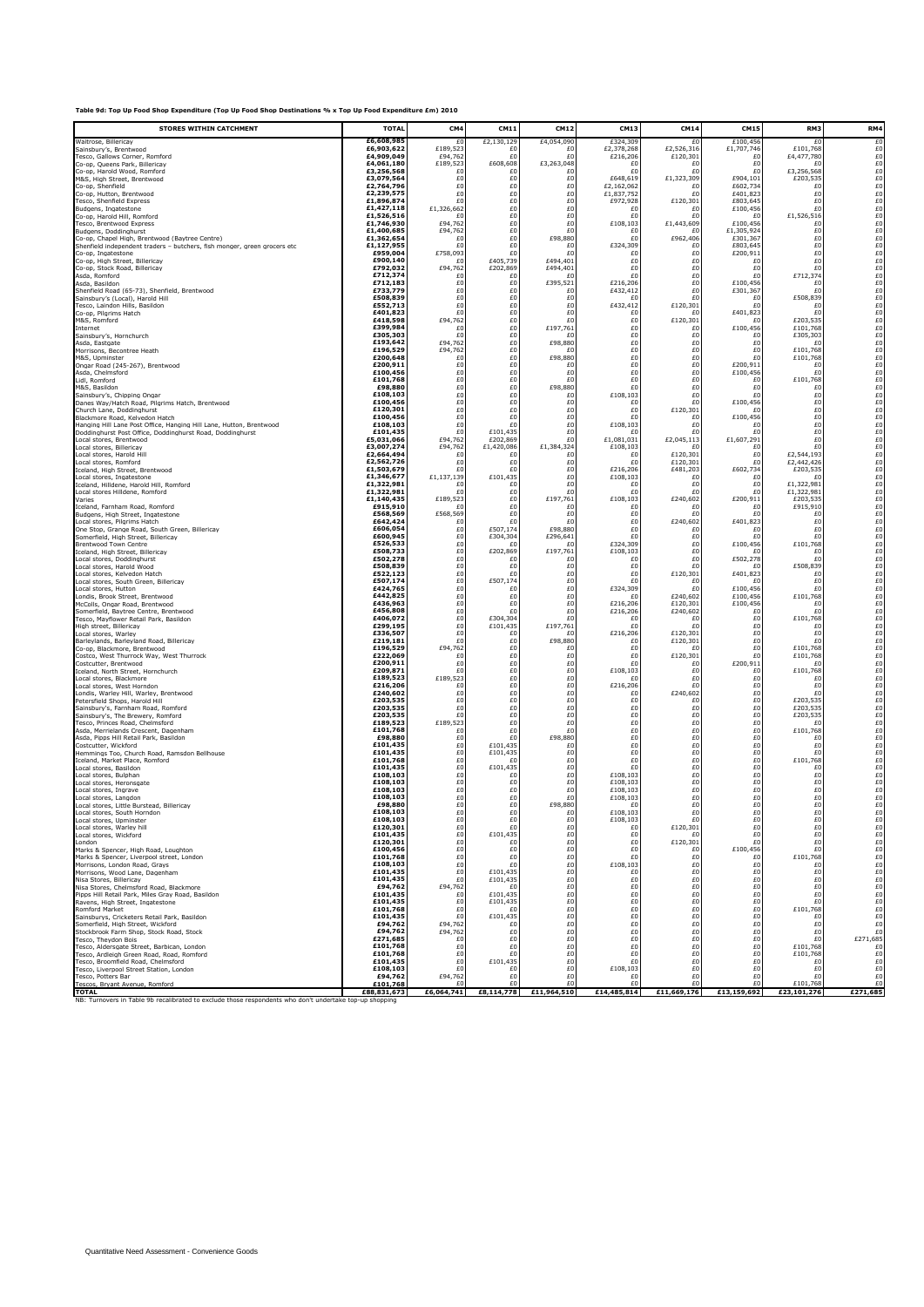| <b>STORES WITHIN CATCHMENT</b>                                      | <b>TOTAL</b>             | CM4             | CM11                     | CM12                     | CM13                   | <b>CM14</b>    | <b>CM15</b>          | RM3                      | RM4                                                                                                                                                                                                                                      |
|---------------------------------------------------------------------|--------------------------|-----------------|--------------------------|--------------------------|------------------------|----------------|----------------------|--------------------------|------------------------------------------------------------------------------------------------------------------------------------------------------------------------------------------------------------------------------------------|
| Sainsburv's. Brentwood                                              | £64,353,234              | £3,102,97       | f(                       | £410,54                  | £18,463,921            | £19,686,869    | £20,667,12           | £1,704,830               | £316,966                                                                                                                                                                                                                                 |
| Tesco, Gallows Corner, Romford                                      | £50,335,142              | £927,177        | £                        | £                        | £2,659,596             | £4,696,448     | £3,709,443           | £38,342,477              | £O                                                                                                                                                                                                                                       |
| Waitrose, Billericav                                                | £25,514,273              | £1,248,623      | £6,863,750               | £14,933,584              | £1,749,620             | £O             | £718,696             | £O                       | £0                                                                                                                                                                                                                                       |
| Asda, Pipps Hill, Basildon                                          | £7,672,102               | £<br>£          | £2,675,525<br>£2,362,400 | £1,946,341               | £2,443,390             | £Ū<br>£228,807 | £206,080             | £400,766                 | $_{\scriptscriptstyle \rm E0}^{\scriptscriptstyle 0}$                                                                                                                                                                                    |
| Tesco, Mayflower, Basildon (A127)<br>Tesco. Laindon Hills. Basildon | £7,413,414<br>£6,736,072 | £O              | £823,238                 | £4,310,743<br>£1,642,188 | £203,616<br>£3,486,650 | £577,916       | £206,080<br>£206,080 | £101,768<br>£0           | £0                                                                                                                                                                                                                                       |
| Tesco, Princes Road, Chelmsford                                     | £6,192,897               | £3,727,289      | £617,429                 | £410,54                  | £407,232               | £O             | £1,030,401           | £0                       | £0                                                                                                                                                                                                                                       |
| Co-op, Oueens Park, Billericav                                      | £8,778,520               | £189.523        | £1,637,656               | £6,136,877               | £814,463               | £0             | £                    | £0                       | £0                                                                                                                                                                                                                                       |
| M&S, High Street, Brentwood                                         | £7,166,60                | £208,104        | £                        | -£0                      | £1,666,698             | £3,153,768     | £1,934,502           | £203,535                 | $E0$<br>$E0$<br>$E0$                                                                                                                                                                                                                     |
| Internet                                                            | £4,186,120               | £208,104        | £617,429                 | £1,224,128               | £0                     | £915,229       | £718,696             | £502,533                 |                                                                                                                                                                                                                                          |
| Sainsburv's. Cricketers Retail Park. Basildon                       | £3,185,462               | £208,104        | £1,542,102               | £1,231,641               | £203,616               | £              | £                    | £                        |                                                                                                                                                                                                                                          |
| Asda, Romford                                                       | £3,517,734               | £0              | £O                       | £O                       | £C                     | £0             | £0                   | £3,517,734               | $\begin{array}{l} \n\hline 60 \\ \n\hline 60 \\ \n\hline 60 \\ \n\hline 60 \n\end{array}$                                                                                                                                                |
| Sainsbury's, Hornchurch                                             | £2,509,514               | £               | £0                       | £0                       | £C                     | £O             | £0                   | £2,509,514               |                                                                                                                                                                                                                                          |
| Co-op, Chapel High, Brentwood (Baytree Centre)                      | £3,692,348               | £208,104        | f(                       | £98,880                  | £610,848               | £1,648,828     | £1,125,688           | f(                       |                                                                                                                                                                                                                                          |
| Iceland, Farnham Road, Romford                                      | £2,719,355               | f(              | £O                       | £0                       | -f (                   | £١             | £ſ                   | £2,719,355               |                                                                                                                                                                                                                                          |
| Iceland. High Street. Brentwood                                     | £3,346,893               | £416,208        | £C                       | £O                       | £1,030,670             | £481,203       | £1,014,894           | £403,918                 |                                                                                                                                                                                                                                          |
| Sainsbury's, The Brewery, Romford                                   | £1,817,722               | £O              | £205,810                 | £0                       | £0                     | £0             | £206,080             | £1,405,832               | $\begin{array}{l} \n\hline 60 \\ \n\hline 60 \\ \n\hline 60 \\ \n\hline 60 \n\end{array}$                                                                                                                                                |
| Co-op, Shenfield                                                    | £4,402,811               | £C              | £C                       | £0                       | £2,569,293             | £0             | £1,633,135           | £200,383                 |                                                                                                                                                                                                                                          |
| Co-op, High Street, Billericay                                      | £2,544,47                | £               | £1,228,977               | £1,315,495               | £C                     | £0             | £C                   | f(                       |                                                                                                                                                                                                                                          |
| Co-op, Harold Hill, Romford                                         | £3,129,579               | £               | £0                       | £                        | £C                     | £O             | £0                   | £3,129,579               |                                                                                                                                                                                                                                          |
| Sainsburv's (Local). Harold Hill                                    | £1,711,136               | £O              | £                        | £                        | £0                     | £0             | £0                   | £1,711,136               |                                                                                                                                                                                                                                          |
| Asda, Eastgate                                                      | £1,424,697               | £94,762         | £411,619                 | £714,701                 | £203,616               | £O             | £O                   | £O                       | £0                                                                                                                                                                                                                                       |
| Co-op, Hutton, Brentwood                                            | £3,483,229               | £C              | £C                       | £0                       | £2,652,216             | £228,807       | £401,823             | £200,383                 |                                                                                                                                                                                                                                          |
| Local stores, Harold Hill<br>Sainsbury's, Farnham Road, Romford     | £3,700,260<br>£1,205,450 | £<br>£0         | £205,810                 | £O<br>£                  | £<br>£0                | £349,108<br>£  | £O<br>£O             | £3,145,342<br>£1,205,450 | $\begin{array}{c} \text{\small f0}\ 0 \ \text{\small f0}\ 0 \ \text{\small f0}\ 0 \ \text{\small f0}\ \end{array}$                                                                                                                       |
| Tesco. Parkwav. Chelmsford                                          | £1,033,737               | £624,312        | £205,810                 | £                        | £203,616               | £              | £                    | £0                       |                                                                                                                                                                                                                                          |
| Varies                                                              | £2,215,479               | £189,523        | £617,429                 | £197,761                 | £108,103               | £698,216       | £200,911             | £203,535                 | $\begin{array}{l} \hbox{\small\it \pounds}{\bf 0}\\ \hbox{\small\it \pounds}{\bf 0}\\ \hbox{\small\it \pounds}{\bf 0}\\ \hbox{\small\it \pounds}{\bf 0}\\ \hbox{\small\it \pounds}{\bf 0}\\ \hbox{\small\it \pounds}{\bf 0} \end{array}$ |
| Budgens. High Street. Ingatestone                                   | £2,259.53                | £2,159,078      | £C                       | £0                       | £C                     | £O             | £100,456             | £0                       |                                                                                                                                                                                                                                          |
| Iceland, Hill Dean, Romford                                         | £2,124,512               | £               | f(                       | £0                       | £٢                     | £0             | £ſ                   | £2,124,512               |                                                                                                                                                                                                                                          |
| Aldi, Upminster                                                     | £813,695                 | £0              | £0                       | £                        | £407,232               | £O             | £206,080             | £200,383                 |                                                                                                                                                                                                                                          |
| Co-op. Ingatestone                                                  | £1,791,419               | £1,590,508      | £0                       | £O                       | £C<br>£0               | £O             | £200,911             | £                        |                                                                                                                                                                                                                                          |
| Co-op, Harold Wood, Romford<br>Local stores. Ingatestone            | £4,058,099<br>£1,970,988 | £<br>£1,761,451 | £0<br>£101,435           | £0<br>£0                 | £108,103               | £0<br>£0       | £0<br>£0             | £4,058,099<br>£0         | $\begin{array}{l} \hbox{\small\it \pounds}{\bf 0}\\ \hbox{\small\it \pounds}{\bf 0}\\ \hbox{\small\it \pounds}{\bf 0}\\ \hbox{\small\it \pounds}{\bf 0}\\ \hbox{\small\it \pounds}{\bf 0}\\ \hbox{\small\it \pounds}{\bf 0} \end{array}$ |
| Sainsbury's, White Hart Lane, Springfield, Chelmsford               | £622,017                 | £416,208        | £205,810                 | £0                       | £                      | £0             | £0                   | f(                       |                                                                                                                                                                                                                                          |
| Somerfield, High Sreet, Billericay                                  | £1,217,301               | £               | £510,114                 | £707,188                 | £0                     | £0             | £0                   | £0                       |                                                                                                                                                                                                                                          |
| Sainsburv's. Chipping Ongar                                         | £753,118                 | £416,208        | £0<br>£0                 | £<br>£                   | £108,103               | £228,807       | £0                   | £O                       |                                                                                                                                                                                                                                          |
| Tesco, Hornchurch<br>Waitrose. Upminster                            | £604,381<br>£637,697     | £O<br>£0        | £0                       | £205,273                 | £203,616<br>£203,616   | £<br>£228,807  | £0<br>£O             | £400,766<br>£0           | $\begin{array}{l} \hbox{\small\it \pounds}{\bf 0}\\ \hbox{\small\it \pounds}{\bf 0}\\ \hbox{\small\it \pounds}{\bf 0}\\ \hbox{\small\it \pounds}{\bf 0}\\ \hbox{\small\it \pounds}{\bf 0}\\ \hbox{\small\it \pounds}{\bf 0} \end{array}$ |
| Aldi, Romford<br>Aldi, Wickford                                     | £412,160<br>£409,425     | £<br>£0         | £٢<br>£205,810           | £0<br>£                  | £C<br>£203,616         | £0<br>£0       | £412,160             | £0<br>£0                 |                                                                                                                                                                                                                                          |
| Asda. Chelmsford                                                    | £516,663<br>£1,205,410   | £416,208        | £202,869                 | £                        | £0                     | £O             | £100,456<br>£O       | £O<br>£0                 |                                                                                                                                                                                                                                          |
| Co-op. Stock Road. Billericav<br>Lidl, Chelmsford                   | £406.192                 | £302,865<br>£C  | £205,810                 | £699,675<br>£0           | £0<br>£                | £0<br>£0       | £0                   | £200,383                 | £0                                                                                                                                                                                                                                       |
| Lidl, Laindon                                                       | £408,889                 | £٢              | £                        | £205,273                 | £203,616               | £O             | £ſ                   | f(                       | $\begin{array}{c} \text{\small f0}\ 0 \ \text{\small f0}\ 0 \ \text{\small f0}\ 0 \ \text{\small f0}\ \end{array}$                                                                                                                       |
| M&S, Romford                                                        | £819,363                 | £94,762         | £0                       | £                        | £C                     | £120,301       | £0                   | £604,301                 |                                                                                                                                                                                                                                          |
| Tesco, Ongar Express                                                | £406,463                 | £C              | £O                       | £                        | £0                     | £              | £206,080             | £200,383                 |                                                                                                                                                                                                                                          |
| Brentwood                                                           | £407,232                 | £0              | £C                       | £                        | £407,232               | £0             | £O                   | £0                       |                                                                                                                                                                                                                                          |
| Iceland. High Street. Billericav                                    | £920.35                  | £0              | £614,489                 | £197,761                 | £108,103               | £0             | £Ū                   | £0                       |                                                                                                                                                                                                                                          |
| Local stores, Shenfield                                             | £1,537,65                | £0              | f(                       | £0                       | £527.925               | £0             | £1,009,726           | f(                       | $\begin{array}{l} \hbox{\small\it \pounds0}\\ \hbox{\small\it \pounds0}\\ \hbox{\small\it \pounds0}\\ \hbox{\small\it \pounds0}\\ \hbox{\small\it \pounds0}\\ \hbox{\small\it \pounds0}\\ \hbox{\small\it \pounds0} \end{array}$         |
| Marks & Spencer, Lakeside Thurrock, Grays                           | £403,999                 | £O              | £C                       | £                        | £203,616               | £O             | £                    | £200,383                 |                                                                                                                                                                                                                                          |
| Morrisons, Wood Lane, Dagenham                                      | £502,200                 | £O              | £101,435                 | £O                       | £0                     | £O             | £O                   | £400,766                 |                                                                                                                                                                                                                                          |
| Aldi, Chelmsford                                                    | £205,810                 | £0              | £205,810                 | £0                       | £C                     | £0             | £O                   | £0                       | $\begin{array}{l} \hbox{\small\it \pounds}{\bf 0}\\ \hbox{\small\it \pounds}{\bf 0}\\ \hbox{\small\it \pounds}{\bf 0}\\ \hbox{\small\it \pounds}{\bf 0}\\ \hbox{\small\it \pounds}{\bf 0}\\ \hbox{\small\it \pounds}{\bf 0} \end{array}$ |
| Co-oo. Pilarims Hatch. Brentwood                                    | £605,439                 | £0              | £C                       | £0                       | £203,616               | £0             | £401,823             | £0                       |                                                                                                                                                                                                                                          |
| Lidl, Romford                                                       | £307,848                 | £               | £0                       | £O                       | £                      | £0             | £206,080             | £101,768                 |                                                                                                                                                                                                                                          |
| Morrisons, Becontree Heath                                          | £401,803                 | £94,762         | £O                       | £205,273                 | £0                     | £0             | £0                   | £101,768                 |                                                                                                                                                                                                                                          |
| Tesco, Shenfield Express                                            | £2,100,490               | £C              | £0                       | £                        | £1,176,544             | £120,301       | £803,645             | £0                       |                                                                                                                                                                                                                                          |
| Tesco, Brentwood Express                                            | £1,953,010               | £94,762         | £0                       | £0                       | £108,103               | £1,443,609     | £306,536             | £0                       | £0                                                                                                                                                                                                                                       |
| Asda. Thurrock Park Wav. Tilburv                                    | £203,616                 | £C              | £0                       | £0                       | £203,616               | £0             | £0                   | £0                       |                                                                                                                                                                                                                                          |
| Costco, West Thurrock Way, West Thurrock                            | £422,451                 | £C              | £0                       | £0                       | £                      | £120,301       | £O                   | £302,151                 | $\begin{array}{l} \hbox{\small\it \pounds}{\bf 0}\\ \hbox{\small\it \pounds}{\bf 0}\\ \hbox{\small\it \pounds}{\bf 0}\\ \hbox{\small\it \pounds}{\bf 0}\\ \hbox{\small\it \pounds}{\bf 0} \end{array}$                                   |
| Hemmings, Crays Hill, Billericay                                    | £205,810                 | £O              | £205,810                 | £0                       | £0                     | £(             | £                    | £                        |                                                                                                                                                                                                                                          |
| Iceland, Harold Hill, Romford                                       | £200,383                 | £O              |                          | £O                       | £0                     | £O             | £O                   | £200,383                 |                                                                                                                                                                                                                                          |
| Little Burstead Farm Shop. Tve Common Road. Little Burstead         | £205,810                 | £0              | £205,810                 | £0                       | £0                     | £0             | £0                   | £0                       | $\begin{array}{l} \hbox{\small\it \pounds}{\bf 0}\\ \hbox{\small\it \pounds}{\bf 0}\\ \hbox{\small\it \pounds}{\bf 0}\\ \hbox{\small\it \pounds}{\bf 0}\\ \hbox{\small\it \pounds}{\bf 0} \end{array}$                                   |
| Local stores, Basildon                                              | £306,708                 | £               | £101,435                 | £205,273                 | £                      | £0             | £0                   | £0                       |                                                                                                                                                                                                                                          |
| Local stores. Billericav                                            | £3,213,084               | £94,762         | £1,625,896               | £1,384,324               | £108,103               | £0             | £Ū                   | f(                       |                                                                                                                                                                                                                                          |
| Local stores, Doddinghurst                                          | £708,359                 | £               | £0                       | £                        | £0                     | £Ο             | £708,359             | £0                       |                                                                                                                                                                                                                                          |
| Local stores, Ramsden Bellhouse                                     | £205,810                 | £O              | £205,810                 | £                        | £0                     | £O             | £                    | £0                       | £0                                                                                                                                                                                                                                       |
| Marks & Spencer, Liverpool Street, London                           | £302,151                 | £0              | £O                       | £0                       | £0                     | £0             | £0                   | £302,151                 | £0                                                                                                                                                                                                                                       |
| Morrisons. Chinaford Road. Chinaford                                | £200.38                  | £0              | £0                       | £0                       | £0                     | £0             | £0                   | £200,383                 | £0                                                                                                                                                                                                                                       |
| Morrisons. High Road. Loughton                                      | £316,966                 | £0              | £0                       | £0                       | £                      | £0             | £0                   | f(                       | £316,966                                                                                                                                                                                                                                 |
| Morrisons, London Road, Grays                                       | £308,486                 | £O              | £0                       | £                        | £108,103               | £Ο             | £0                   | £200,383                 | £0                                                                                                                                                                                                                                       |
| Sainsbury's, Stadium Trading Estate, Benfleet                       | £205,273                 | £O              | £0                       | £205,273                 | £C                     | £0             | £0                   | £                        | £0                                                                                                                                                                                                                                       |
| Sainsbury's, Ravleigh Road, Canvey Island, Ravleigh                 | £205,273                 | £O              | £0                       | £205,273                 | £0                     | £0             | £0                   | £0                       | £0                                                                                                                                                                                                                                       |
| Somerfield. High Street. Wickford                                   | £300.57                  | £94.762         | £205,810                 | £0                       | £0                     | £0             | £0                   | £0                       |                                                                                                                                                                                                                                          |
| Budgens. Doddinghurst                                               | £1,400,68                | £94,762         | £                        | £0                       | £C                     | £0             | £1,305,924           | £0                       | $_{\scriptscriptstyle \rm E0}^{\scriptscriptstyle 0}$                                                                                                                                                                                    |
| Asda, Basildon                                                      | £712,183                 | £               | £0                       | £395,521                 | £216,206               | £0             | £100,456             | £0                       | £0                                                                                                                                                                                                                                       |
| Shenfield Road (65-73), Shenfield, Brentwood                        | £733,779                 | £O              | £0                       | £                        | £432,412               | £0             | £301,367             | £0                       | £0                                                                                                                                                                                                                                       |
| M&S, Upminster                                                      | £200,648                 | £O              | £0                       | £98,880                  | £                      | £0             | £0                   | £101,768                 | £0                                                                                                                                                                                                                                       |
| Ongar Road (245-267). Brentwood                                     | £200.91                  | £O              | £0                       | £0                       | £C                     | £0             | £200,911             | £0                       |                                                                                                                                                                                                                                          |
| M&S. Basildon<br>Danes Way/Hatch Road, Pilgrims Hatch, Brentwood    | £98,880                  | £O              | £O                       | £98,880                  | £                      | £0             | £                    | £0                       | $^{E0}_{E0}$                                                                                                                                                                                                                             |
| Church Lane, Doddinghurst                                           | £100,456<br>£120,301     | £O<br>£0        | £0<br>£0                 | £<br>£O                  | £0<br>£0               | £O<br>£120,301 | £100,456<br>£Ο       | £0<br>£0                 |                                                                                                                                                                                                                                          |
| Blackmore Road, Kelvedon Hatch                                      | £100,456                 | £0              | £0                       | £O                       | £0                     | £0             | £100,456             | £0                       | $\begin{array}{l} \varepsilon 0 \\ \varepsilon 0 \\ \varepsilon 0 \\ \varepsilon 0 \\ \varepsilon 0 \end{array}$                                                                                                                         |
| Hanging Hill Lane Post Office. Hanging Hill Lane. Hutton. Brentwood | £108.103                 | £               | £0                       | £0                       | £108,103               | £0             | £0                   | £0                       |                                                                                                                                                                                                                                          |
| Doddinahurst Post Office. Doddinahurst Road. Doddinahurst           | £101,435                 | £               | £101,435                 | £0                       | £0                     | £Ū             | £Ū                   | £0                       |                                                                                                                                                                                                                                          |
| Local stores, Brentwood                                             | £5,031,066               | £94,762         | £202,869                 | £O                       | £1,081,031             | £2,045,113     | £1,607,291           | £0                       |                                                                                                                                                                                                                                          |
| Local stores, Romford                                               | £2,562,726               | £O              | £                        | £0                       | £                      | £120,301       | £0                   | £2,442,426               |                                                                                                                                                                                                                                          |
| Local stores Hilldene, Romford                                      | £1,322,981               | £C              | £0                       | £0                       | £0                     | £              | £0                   | £1,322,981               | $\begin{array}{l} \hbox{\small\it \pounds}{\bf 0}\\ \hbox{\small\it \pounds}{\bf 0}\\ \hbox{\small\it \pounds}{\bf 0}\\ \hbox{\small\it \pounds}{\bf 0}\\ \hbox{\small\it \pounds}{\bf 0} \end{array}$                                   |
| Budgens, High Street, Ingatestone                                   | £568,569                 | £568,569        | £0                       | £0                       | £0                     | £O             | £0                   | £0                       |                                                                                                                                                                                                                                          |
| Local stores. Pilgrims Hatch                                        | £642,424                 | £               | £                        | £0                       | £0                     | £240,602       | £401,823             | £0                       |                                                                                                                                                                                                                                          |
| One Stop, Grange Road, South Green, Billericay                      | £606,054                 | £O              | £507,174                 | £98,880                  | £0                     | £0             | £0                   | £0                       | £0                                                                                                                                                                                                                                       |
| Brentwood Town Centre                                               | £526.53                  | £C              |                          | £                        | £324,309               | £              | £100,456             | £101,768                 | £0                                                                                                                                                                                                                                       |
| Local stores, Harold Wood<br>Local stores. Kelvedon Hatch           | £508,839<br>£522.123     | £0<br>£0        | £C<br>£0                 | £O<br>£0                 | £0<br>£0               | £120,301       | £401,823             | £508,839<br>£0           | £0<br>£0                                                                                                                                                                                                                                 |
| Local stores. South Green. Billericav                               | £507,174                 | £0              | £507,174                 | £0                       | £C                     | £0             | £                    | £0                       | £Ó                                                                                                                                                                                                                                       |
| Local stores, Hutton                                                | £424,765                 | £O              | £0                       | £                        | £324,309               | £              | £100,456             | £O                       | £0                                                                                                                                                                                                                                       |
| Londis, Brook Street, Brentwood                                     | £442,82                  | £0              | £0                       | £0                       | £0                     | £240,602       | £100,456             | £101,768                 | £0                                                                                                                                                                                                                                       |
| McColls, Ongar Road, Brentwood                                      | £436,963                 | £0              | £0                       | £O                       | £216,206               | £120,301       | £100,456             | £0                       | £0                                                                                                                                                                                                                                       |
| Somerfield. Bavtree Centre. Brentwood                               | £456,808                 | £0              | £0                       | £0                       | £216,206               | £240,602       | £0                   | £0                       | £0                                                                                                                                                                                                                                       |
| High street. Billericav                                             | £299,195                 | £0              | f101.435                 | £197,761                 | £0                     | £              | £O                   | f(                       | £0                                                                                                                                                                                                                                       |
| Local stores, Warlev                                                | £336,507                 | £O              | £                        | £                        | £216,206               | £120,301       | £O                   | £0                       | £0                                                                                                                                                                                                                                       |
| Barleylands, Barleyland Road, Billericay                            | £219,181                 | £O              | £0                       | £98,880                  | £0                     | £120,301       | £O                   | £0                       | £0                                                                                                                                                                                                                                       |
| Co-op, Blackmore, Brentwood                                         | £196,529                 | £94,762         | £0                       | £O                       | £0                     | £              | £                    | £101,768                 | £0                                                                                                                                                                                                                                       |
| Costcutter, Brentwood                                               | £200.911                 | £C              | £0                       | £0                       | £                      | £0             | £200,911             | £0                       | £0                                                                                                                                                                                                                                       |
| Iceland. North Street. Hornchurch                                   | £209,871                 | £               | £0                       | £O                       | £108,103               | £0             | £O                   | £101,768                 | £0                                                                                                                                                                                                                                       |
| Local stores. Blackmore                                             | £189,523                 | £189,523        | £0                       | £O                       | £                      | £O             | £0                   | £0                       | £0                                                                                                                                                                                                                                       |
| Local stores, West Horndon                                          | £216,206                 | £O              | £0                       | £0                       | £216,206               | £O             | £0                   | £0                       | £0                                                                                                                                                                                                                                       |
| Londis, Warley Hill, Warley, Brentwood                              | £240,602                 | £O              | £0                       | £O                       | £C                     | £240,602       | £0                   | £0                       | £0                                                                                                                                                                                                                                       |
| Petersfield Shops. Harold Hill                                      | £203.53                  | £               | £0                       | £0                       | £0                     | £O             | £0                   | £203,535                 | £0                                                                                                                                                                                                                                       |
| Asda. Merrielands Crescent. Dagenham                                | £101,768                 | £C              | £0                       | £0                       | £0                     | £O             | £0                   | £101,768                 | £0                                                                                                                                                                                                                                       |
| Costcutter. Wickford                                                | £101,435                 | £O              | £101,435                 | £                        | £0                     | £O             | £0                   | £                        | £0                                                                                                                                                                                                                                       |
| Hemmings Too, Church Road, Ramsdon Bellhouse                        | £101,435                 | £0              | £101,435                 | £0                       | £0                     | £0             | £0                   | £0                       | £0                                                                                                                                                                                                                                       |
| Iceland, Market Place, Romford                                      | £101,768                 | £0              | £C                       | £O                       | £0                     | £O             | £0                   | £101,768                 | £0                                                                                                                                                                                                                                       |
| Local stores. Bulphan                                               | £108.103                 | £0              | £0                       | £0                       | £108,103               | £O             | £0                   | £0                       | £0                                                                                                                                                                                                                                       |
| Local stores. Heronsgate                                            | £108,103                 | £0              | £0                       | £O                       | £108,103               | £O             | £0                   | f(                       | £0                                                                                                                                                                                                                                       |
| Local stores. Ingrave                                               | £108,103                 | £O              | £0                       | £O                       | £108,103               | £O             | £0                   | £0                       | £0                                                                                                                                                                                                                                       |
| Local stores, Langdon                                               | £108,103                 | £0              | £0                       | £0                       | £108,103               | £0             | £0                   | £0                       | £0                                                                                                                                                                                                                                       |
| Local stores, Little Burstead, Billericav                           | £98,880                  | £0              | £0                       | £98,880                  | £0                     | £0             | £0                   | £0                       | £0                                                                                                                                                                                                                                       |
| Local stores. South Horndon                                         | £108.103                 | £0              | £0                       | £0                       | £108,103               | £0             | £0                   | £0                       | £Ó                                                                                                                                                                                                                                       |
| Local stores. Upminster                                             | £108.103                 | £0              | £0                       | £0                       | £108,103               | £Ū             | £0                   | £0                       | £O                                                                                                                                                                                                                                       |
| Local stores. Warlev hill                                           | £120,301                 | £O              | £0                       | £                        | £0                     | £120,301       | £0                   | £0                       | £0                                                                                                                                                                                                                                       |
| Local stores, Wickford                                              | £101,435                 | £0              | £101,435                 | £0                       | £0                     | £0             | £0                   | £0                       | £0                                                                                                                                                                                                                                       |
| London                                                              | £120,301                 | £0              | £0                       | £0                       | £C                     | £120,301       | £٢                   | £0                       | £0                                                                                                                                                                                                                                       |
| Marks & Spencer, High Road, Loughton                                | £100,45                  | £0              | £0                       | £0                       | £                      | £Ο             | £100,456             | £0                       | £Ó                                                                                                                                                                                                                                       |
| Nisa Stores. Billericav                                             | £101,435                 | £               | £101,435                 | £0                       | £C                     | £O             | £O                   | f(                       | £0                                                                                                                                                                                                                                       |
| Nisa Stores. Chelmsford Road. Blackmore                             | £94,762                  | £94,762         | £0                       | £O                       | £0                     | £O             | £0                   | £0                       | £0                                                                                                                                                                                                                                       |
| Pipps Hill Retail Park, Miles Gray Road, Basildon                   | £101,435                 | £O              | £101,435                 | £0                       | £0                     | £0             | £0                   | £0                       | £0                                                                                                                                                                                                                                       |
| Ravens, High Street, Ingatestone                                    | £101.435                 | £0              | £101,435                 | £0                       | £C                     | £O             | £0                   | £0                       | £0                                                                                                                                                                                                                                       |
| <b>Romford Market</b>                                               | £101,768                 | £               | £C                       | £0                       | £0                     | £O             | £0                   | £101,768                 | £0                                                                                                                                                                                                                                       |
| Stockbrook Farm Shop. Stock Road. Stock                             | £94,762                  | £94,762         | £                        | £0                       | £0                     | £O             | £0                   | £O                       | £0                                                                                                                                                                                                                                       |
| Tesco. Thevdon Bois                                                 | £271,685                 | £0              | £O                       | £O                       | £0                     | £0             | £0                   | £0                       | £271,685                                                                                                                                                                                                                                 |
| Tesco, Aldersqate Street, Barbican, London                          | £101,768                 | £0              | £0                       | £0                       | £0                     | £0             | £0                   | £101,768                 | £0                                                                                                                                                                                                                                       |
| Tesco, Ardleigh Green Road, Road, Romford                           | £101.768                 | £0              | £0                       | £0                       | £C                     | £O             | £0                   | £101,768                 | £0                                                                                                                                                                                                                                       |
| Tesco, Broomfield Road, Chelmsford                                  | £101.43                  | £0              | £101,435                 | £0                       | £C                     | £0             | £0                   | £0                       | £0                                                                                                                                                                                                                                       |
| Tesco. Liverpool Street Station. London                             | £108,103                 | £٢              | f(                       | £0                       | £108,103               | £O             | £0                   | f(                       | £0                                                                                                                                                                                                                                       |
| Tesco. Potters Bar                                                  | £94,762                  | £94,762         | £0                       | £O                       | £                      | £O             | £0                   | £O                       | £0                                                                                                                                                                                                                                       |
| Tescos, Brvant Avenue, Romford                                      | £101.76                  | £C              | £C                       | £)                       | £                      | £I             |                      | £101.768                 | £O                                                                                                                                                                                                                                       |
| <b>TOTAL</b>                                                        | £296,105,577             |                 | £20,215,804 £27,049,261  | £39,881,701              | £48,286,046            | £38,897,253    | £43,865,641          | £77,004,255              | £905,616                                                                                                                                                                                                                                 |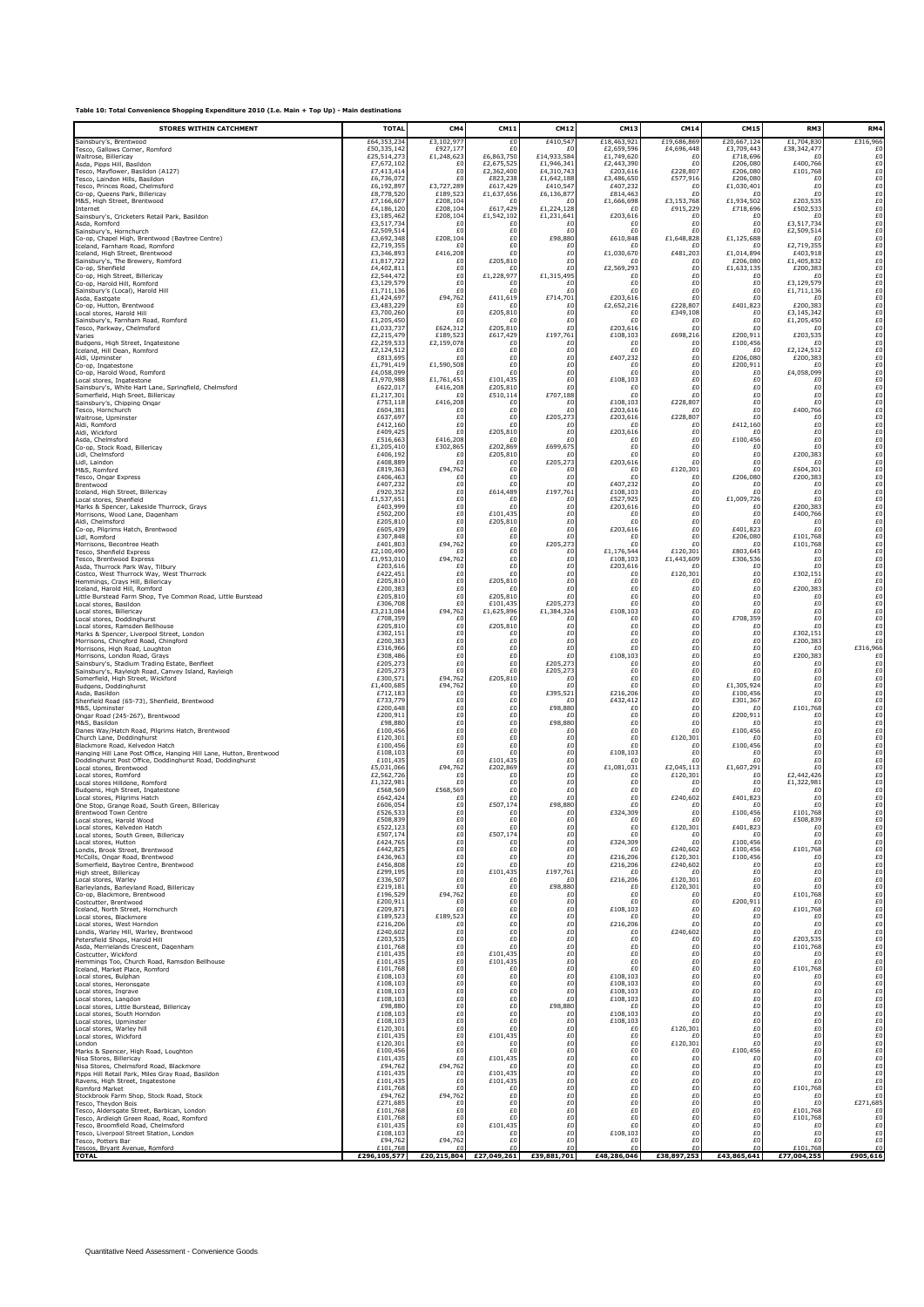| Table 11: Regional Market Share - Convenience Goods (2010)                                                                                                                                                                                                                                                                                                                                                                                                                                                                                                                                                                                                                                                                                                                                                                                                                                                                                                                                                                                                                                                                                                                                   |                                                                                                                                                                                                                                                                                                                                                                                                                                                     |                                                                                                                                                                                                                                                                               |                                                                                                                                                                                                                                  |                                                                                                                                                                                                                                        |                                                                                                                                                                                                                                                                                                                                            |                                                                                                                                                                                                                                                                                                                                               |                                                                                                                                                                                                                                                                                                                                                               |                                                                                                                                                                                                                                                                       |                                                                                                                                                                                                                                                                                                                |
|----------------------------------------------------------------------------------------------------------------------------------------------------------------------------------------------------------------------------------------------------------------------------------------------------------------------------------------------------------------------------------------------------------------------------------------------------------------------------------------------------------------------------------------------------------------------------------------------------------------------------------------------------------------------------------------------------------------------------------------------------------------------------------------------------------------------------------------------------------------------------------------------------------------------------------------------------------------------------------------------------------------------------------------------------------------------------------------------------------------------------------------------------------------------------------------------|-----------------------------------------------------------------------------------------------------------------------------------------------------------------------------------------------------------------------------------------------------------------------------------------------------------------------------------------------------------------------------------------------------------------------------------------------------|-------------------------------------------------------------------------------------------------------------------------------------------------------------------------------------------------------------------------------------------------------------------------------|----------------------------------------------------------------------------------------------------------------------------------------------------------------------------------------------------------------------------------|----------------------------------------------------------------------------------------------------------------------------------------------------------------------------------------------------------------------------------------|--------------------------------------------------------------------------------------------------------------------------------------------------------------------------------------------------------------------------------------------------------------------------------------------------------------------------------------------|-----------------------------------------------------------------------------------------------------------------------------------------------------------------------------------------------------------------------------------------------------------------------------------------------------------------------------------------------|---------------------------------------------------------------------------------------------------------------------------------------------------------------------------------------------------------------------------------------------------------------------------------------------------------------------------------------------------------------|-----------------------------------------------------------------------------------------------------------------------------------------------------------------------------------------------------------------------------------------------------------------------|----------------------------------------------------------------------------------------------------------------------------------------------------------------------------------------------------------------------------------------------------------------------------------------------------------------|
|                                                                                                                                                                                                                                                                                                                                                                                                                                                                                                                                                                                                                                                                                                                                                                                                                                                                                                                                                                                                                                                                                                                                                                                              | Turnover 2010                                                                                                                                                                                                                                                                                                                                                                                                                                       | CM <sub>4</sub>                                                                                                                                                                                                                                                               | <b>CM11</b>                                                                                                                                                                                                                      | <b>CM12</b>                                                                                                                                                                                                                            | CM13                                                                                                                                                                                                                                                                                                                                       | <b>CM14</b>                                                                                                                                                                                                                                                                                                                                   | <b>CM15</b>                                                                                                                                                                                                                                                                                                                                                   | RM3                                                                                                                                                                                                                                                                   | RM4                                                                                                                                                                                                                                                                                                            |
| <b>Brentwood Town Centre</b>                                                                                                                                                                                                                                                                                                                                                                                                                                                                                                                                                                                                                                                                                                                                                                                                                                                                                                                                                                                                                                                                                                                                                                 |                                                                                                                                                                                                                                                                                                                                                                                                                                                     |                                                                                                                                                                                                                                                                               |                                                                                                                                                                                                                                  |                                                                                                                                                                                                                                        |                                                                                                                                                                                                                                                                                                                                            |                                                                                                                                                                                                                                                                                                                                               |                                                                                                                                                                                                                                                                                                                                                               |                                                                                                                                                                                                                                                                       |                                                                                                                                                                                                                                                                                                                |
| Sainsbury's, Brentwood                                                                                                                                                                                                                                                                                                                                                                                                                                                                                                                                                                                                                                                                                                                                                                                                                                                                                                                                                                                                                                                                                                                                                                       | £64,353,234                                                                                                                                                                                                                                                                                                                                                                                                                                         | £3,102,97                                                                                                                                                                                                                                                                     | £0                                                                                                                                                                                                                               | £410,547                                                                                                                                                                                                                               | £18,463,921                                                                                                                                                                                                                                                                                                                                | £19,686,869                                                                                                                                                                                                                                                                                                                                   | £20,667,124                                                                                                                                                                                                                                                                                                                                                   | £1,704,830                                                                                                                                                                                                                                                            | £316,966                                                                                                                                                                                                                                                                                                       |
| M&S, High Street, Brentwood                                                                                                                                                                                                                                                                                                                                                                                                                                                                                                                                                                                                                                                                                                                                                                                                                                                                                                                                                                                                                                                                                                                                                                  | £7,166,607                                                                                                                                                                                                                                                                                                                                                                                                                                          | £208,104                                                                                                                                                                                                                                                                      | £0                                                                                                                                                                                                                               | £                                                                                                                                                                                                                                      | £1,666,698                                                                                                                                                                                                                                                                                                                                 | £3,153,768                                                                                                                                                                                                                                                                                                                                    | £1,934,502                                                                                                                                                                                                                                                                                                                                                    | £203,535                                                                                                                                                                                                                                                              | £C                                                                                                                                                                                                                                                                                                             |
| Co-op, Chapel High, Brentwood (Baytree Centre)                                                                                                                                                                                                                                                                                                                                                                                                                                                                                                                                                                                                                                                                                                                                                                                                                                                                                                                                                                                                                                                                                                                                               | £3,692,348                                                                                                                                                                                                                                                                                                                                                                                                                                          | £208,104                                                                                                                                                                                                                                                                      | £0                                                                                                                                                                                                                               | £98,880                                                                                                                                                                                                                                | £610,848                                                                                                                                                                                                                                                                                                                                   | £1,648,828                                                                                                                                                                                                                                                                                                                                    | £1,125,688                                                                                                                                                                                                                                                                                                                                                    | £                                                                                                                                                                                                                                                                     | £0                                                                                                                                                                                                                                                                                                             |
| Iceland. High Street. Brentwood                                                                                                                                                                                                                                                                                                                                                                                                                                                                                                                                                                                                                                                                                                                                                                                                                                                                                                                                                                                                                                                                                                                                                              | £3,346,893                                                                                                                                                                                                                                                                                                                                                                                                                                          | £416,208                                                                                                                                                                                                                                                                      | £0                                                                                                                                                                                                                               | f(                                                                                                                                                                                                                                     | £1,030,670                                                                                                                                                                                                                                                                                                                                 | £481,203                                                                                                                                                                                                                                                                                                                                      | £1,014,894                                                                                                                                                                                                                                                                                                                                                    | £403.918                                                                                                                                                                                                                                                              | £0                                                                                                                                                                                                                                                                                                             |
| Brentwood                                                                                                                                                                                                                                                                                                                                                                                                                                                                                                                                                                                                                                                                                                                                                                                                                                                                                                                                                                                                                                                                                                                                                                                    | £407,232                                                                                                                                                                                                                                                                                                                                                                                                                                            | £ſ                                                                                                                                                                                                                                                                            | £0                                                                                                                                                                                                                               | £0                                                                                                                                                                                                                                     | £407,232                                                                                                                                                                                                                                                                                                                                   | £                                                                                                                                                                                                                                                                                                                                             | f()                                                                                                                                                                                                                                                                                                                                                           | £0                                                                                                                                                                                                                                                                    | £0                                                                                                                                                                                                                                                                                                             |
| Local stores, Brentwood                                                                                                                                                                                                                                                                                                                                                                                                                                                                                                                                                                                                                                                                                                                                                                                                                                                                                                                                                                                                                                                                                                                                                                      | £5,031,066                                                                                                                                                                                                                                                                                                                                                                                                                                          | £94,762                                                                                                                                                                                                                                                                       | £202,869                                                                                                                                                                                                                         | £0                                                                                                                                                                                                                                     | £1,081,031                                                                                                                                                                                                                                                                                                                                 | £2,045,113                                                                                                                                                                                                                                                                                                                                    | £1,607,291                                                                                                                                                                                                                                                                                                                                                    | £0                                                                                                                                                                                                                                                                    | £0                                                                                                                                                                                                                                                                                                             |
| <b>Brentwood Town Centre</b>                                                                                                                                                                                                                                                                                                                                                                                                                                                                                                                                                                                                                                                                                                                                                                                                                                                                                                                                                                                                                                                                                                                                                                 | £526,533                                                                                                                                                                                                                                                                                                                                                                                                                                            | £0                                                                                                                                                                                                                                                                            | £0                                                                                                                                                                                                                               | £0                                                                                                                                                                                                                                     | £324,309                                                                                                                                                                                                                                                                                                                                   | f(                                                                                                                                                                                                                                                                                                                                            | £100,456                                                                                                                                                                                                                                                                                                                                                      | £101,768                                                                                                                                                                                                                                                              | £0                                                                                                                                                                                                                                                                                                             |
| Somerfield, Baytree Centre, Brentwood                                                                                                                                                                                                                                                                                                                                                                                                                                                                                                                                                                                                                                                                                                                                                                                                                                                                                                                                                                                                                                                                                                                                                        | £456,808                                                                                                                                                                                                                                                                                                                                                                                                                                            | £0                                                                                                                                                                                                                                                                            | £0                                                                                                                                                                                                                               | £Ū                                                                                                                                                                                                                                     | £216,206                                                                                                                                                                                                                                                                                                                                   | £240,602                                                                                                                                                                                                                                                                                                                                      | £0                                                                                                                                                                                                                                                                                                                                                            | f()                                                                                                                                                                                                                                                                   | £0                                                                                                                                                                                                                                                                                                             |
| Tota                                                                                                                                                                                                                                                                                                                                                                                                                                                                                                                                                                                                                                                                                                                                                                                                                                                                                                                                                                                                                                                                                                                                                                                         | £84,980,719                                                                                                                                                                                                                                                                                                                                                                                                                                         | £4,030,154                                                                                                                                                                                                                                                                    | £202,869                                                                                                                                                                                                                         | £509,427                                                                                                                                                                                                                               | £23,800,91                                                                                                                                                                                                                                                                                                                                 | £27,256,383                                                                                                                                                                                                                                                                                                                                   | £26,449,955                                                                                                                                                                                                                                                                                                                                                   | £2,414,052                                                                                                                                                                                                                                                            | £316,966                                                                                                                                                                                                                                                                                                       |
| <b>Total Market Share</b>                                                                                                                                                                                                                                                                                                                                                                                                                                                                                                                                                                                                                                                                                                                                                                                                                                                                                                                                                                                                                                                                                                                                                                    | 28.70%                                                                                                                                                                                                                                                                                                                                                                                                                                              | 1.36%                                                                                                                                                                                                                                                                         | 0.07%                                                                                                                                                                                                                            | 0.17%                                                                                                                                                                                                                                  | 8.04%                                                                                                                                                                                                                                                                                                                                      | 9.20%                                                                                                                                                                                                                                                                                                                                         | 8.93%                                                                                                                                                                                                                                                                                                                                                         | 0.82%                                                                                                                                                                                                                                                                 | 0.11%                                                                                                                                                                                                                                                                                                          |
| Postcode Market Share                                                                                                                                                                                                                                                                                                                                                                                                                                                                                                                                                                                                                                                                                                                                                                                                                                                                                                                                                                                                                                                                                                                                                                        | N/A                                                                                                                                                                                                                                                                                                                                                                                                                                                 | 19.94%                                                                                                                                                                                                                                                                        | 0.75%                                                                                                                                                                                                                            | 1.289                                                                                                                                                                                                                                  | 49.29%                                                                                                                                                                                                                                                                                                                                     | 70.07%                                                                                                                                                                                                                                                                                                                                        | 60.30%                                                                                                                                                                                                                                                                                                                                                        | 3.13%                                                                                                                                                                                                                                                                 | 35.00%                                                                                                                                                                                                                                                                                                         |
| <b>Ingatestone</b>                                                                                                                                                                                                                                                                                                                                                                                                                                                                                                                                                                                                                                                                                                                                                                                                                                                                                                                                                                                                                                                                                                                                                                           |                                                                                                                                                                                                                                                                                                                                                                                                                                                     |                                                                                                                                                                                                                                                                               |                                                                                                                                                                                                                                  |                                                                                                                                                                                                                                        |                                                                                                                                                                                                                                                                                                                                            |                                                                                                                                                                                                                                                                                                                                               |                                                                                                                                                                                                                                                                                                                                                               |                                                                                                                                                                                                                                                                       |                                                                                                                                                                                                                                                                                                                |
| Budgens. High Street. Ingatestone                                                                                                                                                                                                                                                                                                                                                                                                                                                                                                                                                                                                                                                                                                                                                                                                                                                                                                                                                                                                                                                                                                                                                            | £2,259,533                                                                                                                                                                                                                                                                                                                                                                                                                                          | £2,159,078                                                                                                                                                                                                                                                                    | £0                                                                                                                                                                                                                               | £0                                                                                                                                                                                                                                     | £0                                                                                                                                                                                                                                                                                                                                         | £0                                                                                                                                                                                                                                                                                                                                            | £100,456                                                                                                                                                                                                                                                                                                                                                      | £0                                                                                                                                                                                                                                                                    | £0                                                                                                                                                                                                                                                                                                             |
| Co-op. Ingatestone                                                                                                                                                                                                                                                                                                                                                                                                                                                                                                                                                                                                                                                                                                                                                                                                                                                                                                                                                                                                                                                                                                                                                                           | £1,791,419                                                                                                                                                                                                                                                                                                                                                                                                                                          | £1,590,508                                                                                                                                                                                                                                                                    | £0                                                                                                                                                                                                                               | f()                                                                                                                                                                                                                                    | £0                                                                                                                                                                                                                                                                                                                                         | £0                                                                                                                                                                                                                                                                                                                                            | £200,911                                                                                                                                                                                                                                                                                                                                                      | £0                                                                                                                                                                                                                                                                    | £0                                                                                                                                                                                                                                                                                                             |
| Local stores. Ingatestone                                                                                                                                                                                                                                                                                                                                                                                                                                                                                                                                                                                                                                                                                                                                                                                                                                                                                                                                                                                                                                                                                                                                                                    | £1,970,988                                                                                                                                                                                                                                                                                                                                                                                                                                          | £1,761,451                                                                                                                                                                                                                                                                    | £101,435                                                                                                                                                                                                                         | £0                                                                                                                                                                                                                                     | £108,103                                                                                                                                                                                                                                                                                                                                   | £0                                                                                                                                                                                                                                                                                                                                            | f()                                                                                                                                                                                                                                                                                                                                                           | £0                                                                                                                                                                                                                                                                    | £0                                                                                                                                                                                                                                                                                                             |
| Budgens, High Street, Ingatestone                                                                                                                                                                                                                                                                                                                                                                                                                                                                                                                                                                                                                                                                                                                                                                                                                                                                                                                                                                                                                                                                                                                                                            | £568,569                                                                                                                                                                                                                                                                                                                                                                                                                                            | £568,569                                                                                                                                                                                                                                                                      | £                                                                                                                                                                                                                                | £0                                                                                                                                                                                                                                     | £O                                                                                                                                                                                                                                                                                                                                         | £0                                                                                                                                                                                                                                                                                                                                            | £0                                                                                                                                                                                                                                                                                                                                                            | £0                                                                                                                                                                                                                                                                    | £0                                                                                                                                                                                                                                                                                                             |
| Ravens, High Street, Ingatestone                                                                                                                                                                                                                                                                                                                                                                                                                                                                                                                                                                                                                                                                                                                                                                                                                                                                                                                                                                                                                                                                                                                                                             | £101,435                                                                                                                                                                                                                                                                                                                                                                                                                                            | £ſ                                                                                                                                                                                                                                                                            | £101,435                                                                                                                                                                                                                         | £0                                                                                                                                                                                                                                     | £O                                                                                                                                                                                                                                                                                                                                         | £0                                                                                                                                                                                                                                                                                                                                            | £0                                                                                                                                                                                                                                                                                                                                                            | £0                                                                                                                                                                                                                                                                    | £0                                                                                                                                                                                                                                                                                                             |
| Tota                                                                                                                                                                                                                                                                                                                                                                                                                                                                                                                                                                                                                                                                                                                                                                                                                                                                                                                                                                                                                                                                                                                                                                                         | £6,691,945                                                                                                                                                                                                                                                                                                                                                                                                                                          | £6,079,606                                                                                                                                                                                                                                                                    | £202,869                                                                                                                                                                                                                         | £0                                                                                                                                                                                                                                     | £108,103                                                                                                                                                                                                                                                                                                                                   | £0                                                                                                                                                                                                                                                                                                                                            | £301,367                                                                                                                                                                                                                                                                                                                                                      | £0                                                                                                                                                                                                                                                                    | £0                                                                                                                                                                                                                                                                                                             |
| <b>Total Market Share</b>                                                                                                                                                                                                                                                                                                                                                                                                                                                                                                                                                                                                                                                                                                                                                                                                                                                                                                                                                                                                                                                                                                                                                                    | 2.26%                                                                                                                                                                                                                                                                                                                                                                                                                                               | 2.05%                                                                                                                                                                                                                                                                         | 0.07%                                                                                                                                                                                                                            | 0.00%                                                                                                                                                                                                                                  | 0.04%                                                                                                                                                                                                                                                                                                                                      | 0.00%                                                                                                                                                                                                                                                                                                                                         | 0.10%                                                                                                                                                                                                                                                                                                                                                         | 0.00%                                                                                                                                                                                                                                                                 | 0.00%                                                                                                                                                                                                                                                                                                          |
| Postcode Market Share                                                                                                                                                                                                                                                                                                                                                                                                                                                                                                                                                                                                                                                                                                                                                                                                                                                                                                                                                                                                                                                                                                                                                                        | N/A                                                                                                                                                                                                                                                                                                                                                                                                                                                 | 30.07%                                                                                                                                                                                                                                                                        | 0.75%                                                                                                                                                                                                                            | 0.00%                                                                                                                                                                                                                                  | 0.229                                                                                                                                                                                                                                                                                                                                      | 0.00%                                                                                                                                                                                                                                                                                                                                         | 0.69%                                                                                                                                                                                                                                                                                                                                                         | 0.00%                                                                                                                                                                                                                                                                 | 0.00%                                                                                                                                                                                                                                                                                                          |
| Shenfield                                                                                                                                                                                                                                                                                                                                                                                                                                                                                                                                                                                                                                                                                                                                                                                                                                                                                                                                                                                                                                                                                                                                                                                    |                                                                                                                                                                                                                                                                                                                                                                                                                                                     |                                                                                                                                                                                                                                                                               |                                                                                                                                                                                                                                  |                                                                                                                                                                                                                                        |                                                                                                                                                                                                                                                                                                                                            |                                                                                                                                                                                                                                                                                                                                               |                                                                                                                                                                                                                                                                                                                                                               |                                                                                                                                                                                                                                                                       |                                                                                                                                                                                                                                                                                                                |
| Co-op, Shenfield                                                                                                                                                                                                                                                                                                                                                                                                                                                                                                                                                                                                                                                                                                                                                                                                                                                                                                                                                                                                                                                                                                                                                                             | £4,402,811                                                                                                                                                                                                                                                                                                                                                                                                                                          | f(                                                                                                                                                                                                                                                                            | £0                                                                                                                                                                                                                               | f()                                                                                                                                                                                                                                    | £2,569,293                                                                                                                                                                                                                                                                                                                                 | £0                                                                                                                                                                                                                                                                                                                                            | £1,633,135                                                                                                                                                                                                                                                                                                                                                    | £200,383                                                                                                                                                                                                                                                              | £C                                                                                                                                                                                                                                                                                                             |
| Local stores. Shenfield                                                                                                                                                                                                                                                                                                                                                                                                                                                                                                                                                                                                                                                                                                                                                                                                                                                                                                                                                                                                                                                                                                                                                                      | £1,537,651                                                                                                                                                                                                                                                                                                                                                                                                                                          | £0                                                                                                                                                                                                                                                                            | £0                                                                                                                                                                                                                               | £0                                                                                                                                                                                                                                     | £527,92                                                                                                                                                                                                                                                                                                                                    | £0                                                                                                                                                                                                                                                                                                                                            | £1,009,726                                                                                                                                                                                                                                                                                                                                                    | £0                                                                                                                                                                                                                                                                    | £0                                                                                                                                                                                                                                                                                                             |
| <b>Fesco, Shenfield Express</b>                                                                                                                                                                                                                                                                                                                                                                                                                                                                                                                                                                                                                                                                                                                                                                                                                                                                                                                                                                                                                                                                                                                                                              | £2,100,490                                                                                                                                                                                                                                                                                                                                                                                                                                          | £0                                                                                                                                                                                                                                                                            | £0                                                                                                                                                                                                                               | £O                                                                                                                                                                                                                                     | £1,176,54                                                                                                                                                                                                                                                                                                                                  | £120,301                                                                                                                                                                                                                                                                                                                                      | £803,645                                                                                                                                                                                                                                                                                                                                                      | £0                                                                                                                                                                                                                                                                    | £0                                                                                                                                                                                                                                                                                                             |
| Shenfield Road (65-73). Shenfield. Brentwood                                                                                                                                                                                                                                                                                                                                                                                                                                                                                                                                                                                                                                                                                                                                                                                                                                                                                                                                                                                                                                                                                                                                                 | £733,779                                                                                                                                                                                                                                                                                                                                                                                                                                            | £0                                                                                                                                                                                                                                                                            | £0                                                                                                                                                                                                                               | £0                                                                                                                                                                                                                                     | £432,412                                                                                                                                                                                                                                                                                                                                   | £O                                                                                                                                                                                                                                                                                                                                            | £301,367                                                                                                                                                                                                                                                                                                                                                      | £O                                                                                                                                                                                                                                                                    | £0                                                                                                                                                                                                                                                                                                             |
| Tota                                                                                                                                                                                                                                                                                                                                                                                                                                                                                                                                                                                                                                                                                                                                                                                                                                                                                                                                                                                                                                                                                                                                                                                         | £8,774,731                                                                                                                                                                                                                                                                                                                                                                                                                                          | £ſ                                                                                                                                                                                                                                                                            | £0                                                                                                                                                                                                                               | £ſ                                                                                                                                                                                                                                     | £4,706,17                                                                                                                                                                                                                                                                                                                                  | £120,30                                                                                                                                                                                                                                                                                                                                       | £3,747,873                                                                                                                                                                                                                                                                                                                                                    | £200,383                                                                                                                                                                                                                                                              | £0                                                                                                                                                                                                                                                                                                             |
| <b>Total Market Share</b>                                                                                                                                                                                                                                                                                                                                                                                                                                                                                                                                                                                                                                                                                                                                                                                                                                                                                                                                                                                                                                                                                                                                                                    | 2.96%                                                                                                                                                                                                                                                                                                                                                                                                                                               | 0.00%                                                                                                                                                                                                                                                                         | 0.00%                                                                                                                                                                                                                            | 0.00%                                                                                                                                                                                                                                  | 1.59%                                                                                                                                                                                                                                                                                                                                      | 0.04%                                                                                                                                                                                                                                                                                                                                         | 1.27%                                                                                                                                                                                                                                                                                                                                                         | 0.07%                                                                                                                                                                                                                                                                 | 0.00%                                                                                                                                                                                                                                                                                                          |
| Postcode Market Share                                                                                                                                                                                                                                                                                                                                                                                                                                                                                                                                                                                                                                                                                                                                                                                                                                                                                                                                                                                                                                                                                                                                                                        | N/A                                                                                                                                                                                                                                                                                                                                                                                                                                                 | 0.00%                                                                                                                                                                                                                                                                         | 0.00%                                                                                                                                                                                                                            | 0.00%                                                                                                                                                                                                                                  | 9.75%                                                                                                                                                                                                                                                                                                                                      | 0.31%                                                                                                                                                                                                                                                                                                                                         | 8.54%                                                                                                                                                                                                                                                                                                                                                         | 0.26%                                                                                                                                                                                                                                                                 | 0.00%                                                                                                                                                                                                                                                                                                          |
| <b>Brentwood Borough Total</b>                                                                                                                                                                                                                                                                                                                                                                                                                                                                                                                                                                                                                                                                                                                                                                                                                                                                                                                                                                                                                                                                                                                                                               |                                                                                                                                                                                                                                                                                                                                                                                                                                                     |                                                                                                                                                                                                                                                                               |                                                                                                                                                                                                                                  |                                                                                                                                                                                                                                        |                                                                                                                                                                                                                                                                                                                                            |                                                                                                                                                                                                                                                                                                                                               |                                                                                                                                                                                                                                                                                                                                                               |                                                                                                                                                                                                                                                                       |                                                                                                                                                                                                                                                                                                                |
| Sainsbury's, Brentwood<br>M&S, High Street, Brentwood<br>Co-op, Chapel High, Brentwood (Baytree Centre)<br>Iceland. High Street. Brentwood<br>Brentwood<br>Co-op, Hutton, Brentwood<br>Co-op, Pilgrims Hatch, Brentwood<br><b>Fesco, Brentwood Express</b><br>Ongar Road (245-267). Brentwood<br>Local stores, Doddinghurst<br>Budgens, Doddinghurst<br>Danes Way/Hatch Road, Pilgrims Hatch, Brentwood<br>Church Lane, Doddinghurst<br>Blackmore Road, Kelvedon Hatch<br>langing Hill Lane Post Office. Hanging Hill Lane. Hutton. Brentwood<br>Doddinahurst Post Office. Doddinahurst Road. Doddinahurst<br>Local stores, Brentwood<br>Local stores, Pilgrims Hatch<br>Brentwood Town Centre<br>Local stores, Kelvedon Hatch<br>Local stores, Hutton<br>Londis, Brook Street, Brentwood<br>McColls, Ongar Road, Brentwood<br>Somerfield. Bavtree Centre. Brentwood<br>Local stores, Warlev<br>Co-op, Blackmore, Brentwood<br>Costcutter, Brentwood<br>Local stores, Blackmore<br>Local stores, West Horndon<br>Londis. Warlev Hill. Warlev. Brentwood<br>Local stores. Heronsgate<br>Local stores, Ingrave<br>Local stores, Warley hill<br>Nisa Stores. Chelmsford Road. Blackmore<br>Tota | £64.353.234<br>£7,166,607<br>£3,692,348<br>£3,346,893<br>£407,232<br>£3,483,229<br>£605,439<br>£1,953,010<br>£200,911<br>£708,359<br>£1,400,685<br>£100,456<br>£120,301<br>£100,456<br>£108,103<br>£101,435<br>£5,031,066<br>£642,424<br>£526,533<br>£522,123<br>£424,765<br>£442,825<br>£436,963<br>£456,808<br>£336,507<br>£196,529<br>£200,911<br>£189,523<br>£216,206<br>£240,602<br>£108,103<br>£108,103<br>£120,301<br>£94,762<br>£98,143,749 | £3,102.977<br>£208,104<br>£208,104<br>£416,208<br>£ſ<br>f(<br>£ſ<br>£94,762<br>£0<br>£<br>£94,762<br>£ſ<br>£0<br>£0<br>£0<br>£0<br>£94,762<br>£0<br>£0<br>£0<br>£0<br>£0<br>f(<br>£0<br>f(<br>£94,762<br>£<br>£189,523<br>£ſ<br>£0<br>£0<br>£0<br>£0<br>£94,762<br>£4,598,724 | £0<br>£0<br>£0<br>£0<br>£0<br>£0<br>£0<br>£0<br>£0<br>£0<br>£0<br>£0<br>£0<br>£0<br>£0<br>£101,435<br>£202,869<br>£0<br>£0<br>£0<br>£0<br>£0<br>£0<br>£0<br>£0<br>£0<br>£0<br>£0<br>£0<br>£0<br>£0<br>£0<br>£0<br>£0<br>£304,304 | £410,547<br>£<br>£98,880<br>f(<br>£0<br>£0<br>£0<br>£0<br>£0<br>£O<br>£0<br>£0<br>£0<br>£0<br>£0<br>£0<br>£0<br>£0<br>£0<br>£0<br>£0<br>£0<br>£0<br>£0<br>£0<br>£0<br>$\pounds 0$<br>£0<br>£0<br>£0<br>£0<br>£0<br>£0<br>£O<br>£509,42 | £18,463,921<br>£1,666,698<br>£610,848<br>£1,030,670<br>£407,232<br>£2,652,216<br>£203,616<br>£108,103<br>£O<br>£O<br>£0<br>£0<br>£0<br>£0<br>£108,103<br>£<br>£1,081,031<br>£O<br>£324,309<br>f(<br>£324.309<br>f<br>£216,206<br>£216,206<br>£216,206<br>£<br>£0<br>f(<br>£216,206<br>f<br>£108,103<br>£108,103<br>£0<br>£0<br>£28,062,085 | £19,686,869<br>£3,153,768<br>£1,648,828<br>£481,203<br>f(<br>£228,807<br>£0<br>£1,443,609<br>£0<br>£0<br>£0<br>$\epsilon$<br>£120,301<br>£0<br>£0<br>f()<br>£2,045,113<br>£240,602<br>f(<br>£120,301<br>£0<br>£240,602<br>£120,301<br>£240,602<br>£120,301<br>£C<br>£O<br>£0<br>£C<br>£240,602<br>f()<br>f()<br>£120,301<br>£O<br>£30,252,108 | £20,667,124<br>£1,934,502<br>£1,125,688<br>£1,014,894<br>£0<br>£401,823<br>£401,823<br>£306,536<br>£200,911<br>£708,359<br>£1,305,924<br>£100,456<br>f()<br>£100,456<br>£0<br>f()<br>£1,607,291<br>£401,823<br>£100,456<br>£401,823<br>£100.456<br>£100,456<br>£100,456<br>£0<br>£0<br>£0<br>£200,911<br>£<br>£0<br>£0<br>£0<br>£0<br>£0<br>£0<br>£31,282,164 | £1,704,830<br>£203,535<br>£<br>£403.918<br>£0<br>£200,383<br>£0<br>f()<br>£0<br>£0<br>£0<br>£0<br>£0<br>£0<br>£0<br>£0<br>£0<br>£0<br>£101,768<br>f()<br>f()<br>£101,768<br>f()<br>£0<br>£0<br>£101,768<br>£O<br>£0<br>£٥<br>£0<br>£0<br>£0<br>£0<br>£0<br>£2,817,970 | £316,966<br>£0<br>£0<br>£0<br>£0<br>£0<br>£O<br>£0<br>£0<br>£0<br>£0<br>$_{\scriptstyle \pm 0}^{\scriptscriptstyle \pm 0}$<br>£0<br>£0<br>£0<br>£0<br>£o<br>£O<br>£0<br>£0<br>£0<br>£0<br>£0<br>£0<br>£0<br>£0<br>$_{\scriptstyle \pm 0}^{\scriptscriptstyle \pm 0}$<br>£0<br>£0<br>£0<br>£0<br>£0<br>£316,966 |
| <b>Total Market Share</b>                                                                                                                                                                                                                                                                                                                                                                                                                                                                                                                                                                                                                                                                                                                                                                                                                                                                                                                                                                                                                                                                                                                                                                    | 33.14%                                                                                                                                                                                                                                                                                                                                                                                                                                              | 1.55%                                                                                                                                                                                                                                                                         | 0.10%                                                                                                                                                                                                                            | 0.17%                                                                                                                                                                                                                                  | 9.48%                                                                                                                                                                                                                                                                                                                                      | 10.22%                                                                                                                                                                                                                                                                                                                                        | 10.56%                                                                                                                                                                                                                                                                                                                                                        | 0.95%                                                                                                                                                                                                                                                                 | 0.11%                                                                                                                                                                                                                                                                                                          |
| Postcode Market Share                                                                                                                                                                                                                                                                                                                                                                                                                                                                                                                                                                                                                                                                                                                                                                                                                                                                                                                                                                                                                                                                                                                                                                        | N/A                                                                                                                                                                                                                                                                                                                                                                                                                                                 | 22.75%                                                                                                                                                                                                                                                                        | 1.13%                                                                                                                                                                                                                            | 1.28%                                                                                                                                                                                                                                  | 58.12%                                                                                                                                                                                                                                                                                                                                     | 77.77%                                                                                                                                                                                                                                                                                                                                        | 71.31%                                                                                                                                                                                                                                                                                                                                                        | 3.66%                                                                                                                                                                                                                                                                 | 35.00%                                                                                                                                                                                                                                                                                                         |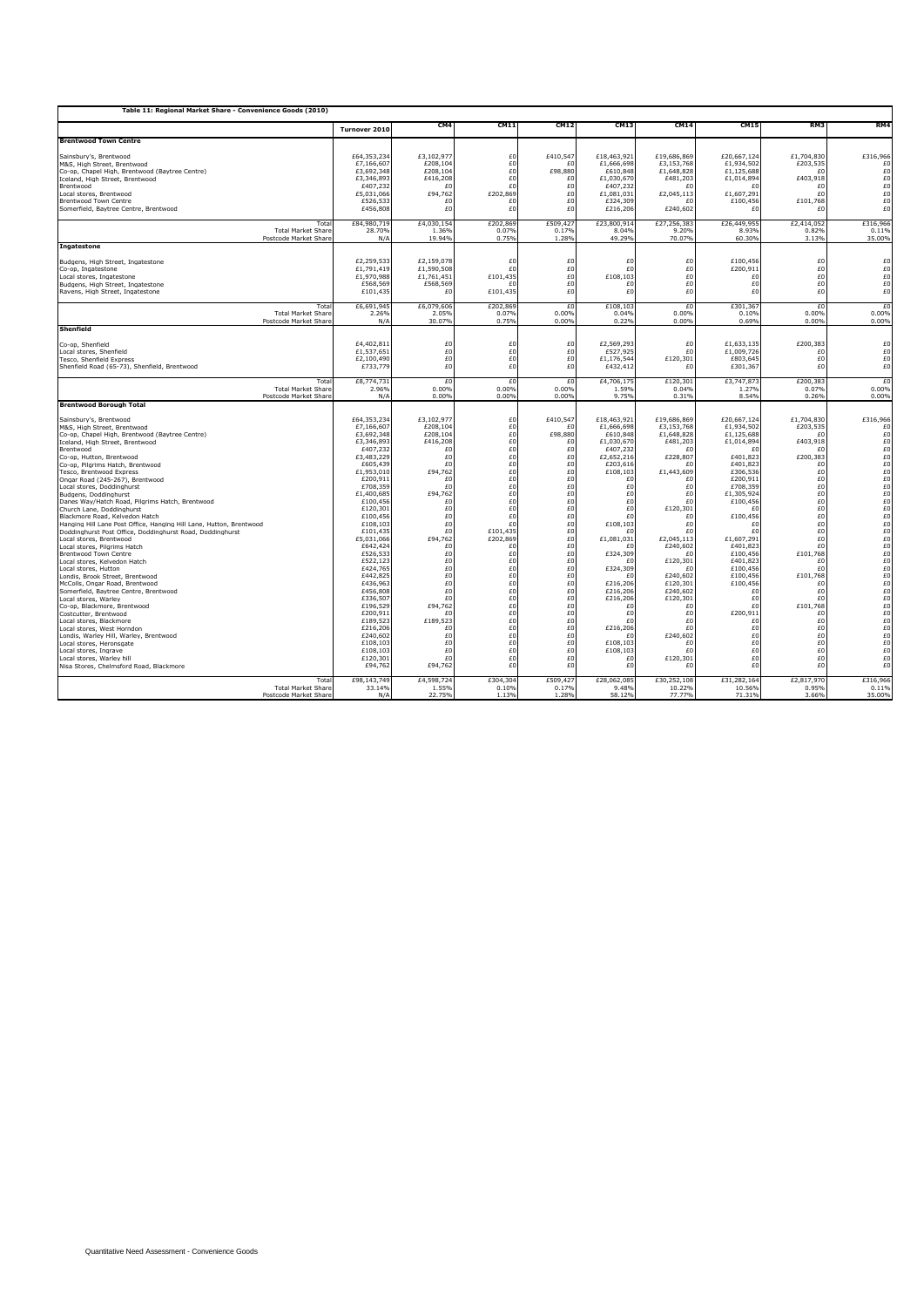| <b>Basildon</b><br>Asda, Pipps Hill, Basildon<br>Tesco, Mavflower, Basildon (A127)<br>Tesco, Laindon Hills, Basildon<br>Sainsbury's, Cricketers Retail Park, Basildon<br>Asda. Eastgate<br>Lidl, Laindon<br>Local stores. Basildon<br>Asda, Basildon<br>M&S, Basildon<br>Pipps Hill Retail Park. Miles Grav Road. Basildon                                                                                                                                                                                                                                                                                                                                |                                                            | £7,672,102<br>£7,413,414<br>£6,736,072<br>£3,185,462<br>£1,424,697<br>£408,889<br>£306,708<br>£712,183<br>£98,880<br>£101,435                                                                                                                                                   | £0<br>£0<br>£0<br>£208,104<br>£94,762<br>£0<br>£0<br>£0<br>£0<br>£0                                                                  | £2,675,525<br>£2,362,400<br>£823,238<br>£1,542,102<br>£411,619<br>£0<br>£101,435<br>£0<br>£0<br>£101,435                                                   | £1,946,341<br>£4,310,743<br>£1,642,188<br>£1,231,641<br>£714,701<br>£205,273<br>£205,273<br>£395,521<br>£98,880<br>£O                       | £2,443,390<br>£203,616<br>£3,486,650<br>£203,616<br>£203,616<br>£203,616<br>£0<br>£216,206<br>£0<br>£0                                   | £0<br>£228,807<br>£577,916<br>£0<br>£0<br>£0<br>£0<br>£0<br>£0<br>£0                                                                                 | £206,080<br>£206,080<br>£206,080<br>£0<br>£0<br>£0<br>£0<br>£100,456<br>£0<br>£0                                                                     | £400,766<br>£101,768<br>£0<br>£0<br>£0<br>£0<br>£0<br>£0<br>£0<br>£0                                                                                                                                                                                                      | £0<br>£0<br>£0<br>£Ó<br>£0<br>£0<br>£0<br>£0<br>£0<br>£0                                                                                                 |
|-----------------------------------------------------------------------------------------------------------------------------------------------------------------------------------------------------------------------------------------------------------------------------------------------------------------------------------------------------------------------------------------------------------------------------------------------------------------------------------------------------------------------------------------------------------------------------------------------------------------------------------------------------------|------------------------------------------------------------|---------------------------------------------------------------------------------------------------------------------------------------------------------------------------------------------------------------------------------------------------------------------------------|--------------------------------------------------------------------------------------------------------------------------------------|------------------------------------------------------------------------------------------------------------------------------------------------------------|---------------------------------------------------------------------------------------------------------------------------------------------|------------------------------------------------------------------------------------------------------------------------------------------|------------------------------------------------------------------------------------------------------------------------------------------------------|------------------------------------------------------------------------------------------------------------------------------------------------------|---------------------------------------------------------------------------------------------------------------------------------------------------------------------------------------------------------------------------------------------------------------------------|----------------------------------------------------------------------------------------------------------------------------------------------------------|
|                                                                                                                                                                                                                                                                                                                                                                                                                                                                                                                                                                                                                                                           | Tota<br><b>Total Market Share</b><br>Postcode Market Share | £28,059,843<br>9.48%<br>N/A                                                                                                                                                                                                                                                     | £302.865<br>0.10%<br>1.50%                                                                                                           | £8,017,754<br>2.71%<br>29.64%                                                                                                                              | £10,750,561<br>3.63%<br>26.96%                                                                                                              | £6,960,710<br>2.35%<br>14.42%                                                                                                            | £806,723<br>0.27%<br>2.07%                                                                                                                           | £718,696<br>0.24%<br>1.64%                                                                                                                           | £502.533<br>0.17%<br>0.65%                                                                                                                                                                                                                                                | £0<br>0.00%<br>0.00%                                                                                                                                     |
| <b>Billaricay</b><br>Waitrose. Billericav<br>Co-op. Oueens Park. Billericav<br>Co-op, High Street, Billericay<br>Somerfield, High Sreet, Billericay<br>Co-op, Stock Road, Billericay<br>Iceland. High Street. Billericav<br>Hemmings, Crays Hill, Billericav<br>Local stores, Billericav<br>One Stop, Grange Road, South Green, Billericay<br>Local stores, South Green, Billericay<br>High street. Billericav<br>Barlevlands, Barlevland Road, Billericav<br>Nisa Stores. Billericav                                                                                                                                                                     |                                                            | £25,514,273<br>£8,778,520<br>£2,544,472<br>£1,217,301<br>£1,205,410<br>£920,352<br>£205,810<br>£3,213,084<br>£606,054<br>£507,174<br>£299,195<br>£219,181<br>£101,435                                                                                                           | £1,248,623<br>£189,523<br>£ſ<br>£302,865<br>£0<br>£ſ<br>£94,762<br>£0<br>£0<br>£0<br>£0<br>£0                                        | £6,863,750<br>£1,637,656<br>£1,228,977<br>£510,114<br>£202,869<br>£614,489<br>£205,810<br>£1,625,896<br>£507,174<br>£507,174<br>£101,435<br>£0<br>£101,435 | £14,933,584<br>£6,136,87<br>£1,315,495<br>£707,188<br>£699,675<br>£197,761<br>f(<br>£1,384,324<br>£98,880<br>f<br>£197.761<br>£98,880<br>£0 | £1,749,620<br>£814,463<br>£O<br>£0<br>£0<br>£108,103<br>£<br>£108,103<br>£0<br>£0<br>£0<br>£0<br>£0                                      | £0<br>£0<br>£0<br>£0<br>£Ó<br>£0<br>£0<br>£0<br>£0<br>£0<br>£0<br>£120,301<br>£0                                                                     | £718,696<br>£0<br>£0<br>£0<br>£0<br>£0<br>£0<br>£0<br>£0<br>£0<br>£0<br>£0<br>£0                                                                     | £0<br>£0<br>£0<br>£0<br>£0<br>£0<br>£0<br>£0<br>£0<br>£0<br>£0<br>£0<br>£0                                                                                                                                                                                                | £0<br>£0<br>£0<br>£O<br>£Ó<br>£0<br>£0<br>£0<br>£0<br>£0<br>£Ó<br>£0<br>£0                                                                               |
|                                                                                                                                                                                                                                                                                                                                                                                                                                                                                                                                                                                                                                                           | Tota<br><b>Total Market Share</b><br>Postcode Market Share | £45,332,261<br>15.31%<br>N/A                                                                                                                                                                                                                                                    | £1,835,773<br>0.62%<br>9.08%                                                                                                         | £14,106,778<br>4.76%<br>52.15%                                                                                                                             | £25,770,42<br>8.70%<br>64.62%                                                                                                               | £2,780,290<br>0.94%<br>5.76%                                                                                                             | £120,301<br>0.04%<br>0.31%                                                                                                                           | £718,696<br>0.24%<br>1.64%                                                                                                                           | £0<br>0.00%<br>0.00%                                                                                                                                                                                                                                                      | £0<br>0.00%<br>0.00%                                                                                                                                     |
| Chelmsford<br>Tesco, Princes Road, Chelmsford<br>Tesco, Parkway, Chelmsford<br>Sainsbury's, White Hart Lane, Springfield, Chelmsford<br>Asda. Chelmsford<br>Lidl. Chelmsford<br>Aldi, Chelmsford<br>Tesco, Broomfield Road, Chelmsford                                                                                                                                                                                                                                                                                                                                                                                                                    |                                                            | £6,192,897<br>£1,033,737<br>£622,017<br>£409,425<br>£406,192<br>£205,810<br>£101,435                                                                                                                                                                                            | £3,727,289<br>£624,312<br>£416,208<br>£0<br>£0<br>£0<br>£0                                                                           | £617,429<br>£205,810<br>£205,810<br>£205,810<br>£205,810<br>£205,810<br>£101,435                                                                           | £410,547<br>£0<br>£0<br>£0<br>£0<br>£0<br>£0                                                                                                | £407,232<br>£203,616<br>£ſ<br>£203,616<br>£0<br>£0<br>£0                                                                                 | £0<br>£0<br>£0<br>£0<br>£0<br>£0<br>£0                                                                                                               | £1,030,401<br>£٥<br>£0<br>£0<br>£0<br>£0<br>£0                                                                                                       | £0<br>£0<br>£0<br>£0<br>£200,383<br>£0<br>£0                                                                                                                                                                                                                              | £0<br>$E0$<br>$E0$<br>£Ó<br>£0<br>£0<br>£0                                                                                                               |
|                                                                                                                                                                                                                                                                                                                                                                                                                                                                                                                                                                                                                                                           | Tota<br><b>Total Market Share</b><br>Postcode Market Share | £8,971,514<br>3.03%<br>N/A                                                                                                                                                                                                                                                      | £4,767,808<br>1.61%<br>23.58%                                                                                                        | £1,747,911<br>0.59%<br>6.46%                                                                                                                               | £410,547<br>0.14%<br>1.03%                                                                                                                  | £814,463<br>0.28%<br>1.69%                                                                                                               | £0<br>0.00%<br>0.00%                                                                                                                                 | £1,030,401<br>0.35%<br>2.35%                                                                                                                         | £200,383<br>0.07%<br>0.26%                                                                                                                                                                                                                                                | £0<br>0.00%<br>0.00%                                                                                                                                     |
| <b>Romford</b><br>Tesco, Gallows Corner, Romford<br>Asda. Romford<br>Iceland. Farnham Road. Romford<br>Sainsburv's. The Brewerv. Romford<br>Co-op, Harold Hill, Romford<br>Sainsbury's (Local), Harold Hill<br>Local stores, Harold Hill<br>Sainsburv's. Farnham Road. Romford<br>Iceland. Hill Dean. Romford<br>Co-op, Harold Wood, Romford<br>Tesco, Hornchurch<br>Aldi, Romford<br>M&S. Romford<br>Lidl. Romford<br>Iceland, Harold Hill, Romford<br>Local stores, Romford<br>Petersfield Shops, Harold Hill<br>Iceland, Market Place, Romford<br><b>Romford Market</b><br>Tesco, Ardleigh Green Road, Road, Romford<br>Tescos, Bryant Avenue, Romford |                                                            | £50,335,142<br>£3,517,734<br>£2,719,355<br>£1,817,722<br>£3,129,579<br>£1,711,136<br>£3,700,260<br>£1,205,450<br>£2,124,512<br>£4,058,099<br>£604,381<br>£412,160<br>£819,363<br>£307,848<br>£200,383<br>£2,562,726<br>£203,535<br>£101,768<br>£101,768<br>£101,768<br>£101,768 | £927,17<br>£O<br>£0<br>£0<br>£0<br>£0<br>£0<br>£0<br>£0<br>£0<br>£0<br>£0<br>£94,762<br>£0<br>£0<br>£0<br>£0<br>£0<br>£0<br>£0<br>£0 | £0<br>£0<br>£0<br>£205.810<br>£0<br>£0<br>£205,810<br>£0<br>£0<br>£0<br>£0<br>£0<br>£0<br>£0<br>£0<br>£0<br>£0<br>£0<br>£0<br>£0<br>£0                     | £0<br>£0<br>£0<br>£0<br>£0<br>£0<br>£0<br>£0<br>£0<br>£0<br>£0<br>£0<br>£0<br>£0<br>£0<br>£0<br>£0<br>£0<br>£0<br>£0<br>£0                  | £2,659,596<br>£O<br>£0<br>£0<br>£0<br>£0<br>£0<br>£0<br>£0<br>£0<br>£203,616<br>£0<br>£0<br>£0<br>£0<br>£0<br>£0<br>£0<br>£0<br>£0<br>£0 | £4,696,448<br>£0<br>£0<br>£0<br>£0<br>£0<br>£349,108<br>£0<br>£0<br>£0<br>£0<br>£0<br>£120,301<br>£0<br>£0<br>£120,301<br>£0<br>£0<br>£0<br>£0<br>£0 | £3,709,443<br>£0<br>£0<br>£206.080<br>£0<br>£0<br>£0<br>£0<br>£0<br>£0<br>£0<br>£412,160<br>£0<br>£206,080<br>£0<br>£0<br>£0<br>£0<br>£0<br>£0<br>£0 | £38,342,477<br>£3,517,734<br>£2,719,355<br>£1,405,832<br>£3,129,579<br>£1,711,136<br>£3,145,342<br>£1,205,450<br>£2,124,512<br>£4,058,099<br>£400,766<br>£٥<br>£604,301<br>£101,768<br>£200,383<br>£2,442,426<br>£203,535<br>£101,768<br>£101,768<br>£101,768<br>£101,768 | £0<br>£0<br>£0<br>$\overline{60}$<br>$\overline{60}$<br>$E0$<br>£0<br>£0<br>£0<br>$^{E0}_{E0}$<br>£0<br>£0<br>£0<br>$^{E0}_{E0}$<br>£0<br>£0<br>£0<br>£0 |
|                                                                                                                                                                                                                                                                                                                                                                                                                                                                                                                                                                                                                                                           | Tota<br><b>Total Market Share</b><br>Postcode Market Share | £79,836,456<br>26.96%<br>N/A                                                                                                                                                                                                                                                    | £1,021,939<br>0.35%<br>5.06%                                                                                                         | £411,619<br>0.14%<br>1.52%                                                                                                                                 | £0<br>0.00%<br>0.00%                                                                                                                        | £2,863,212<br>0.97%<br>5.93%                                                                                                             | £5,286,158<br>1.79%<br>13.59%                                                                                                                        | £4,533,764<br>1.53%<br>10.34%                                                                                                                        | £65,719,764<br>22.19%<br>85.35%                                                                                                                                                                                                                                           | £0<br>0.00%<br>0.00%                                                                                                                                     |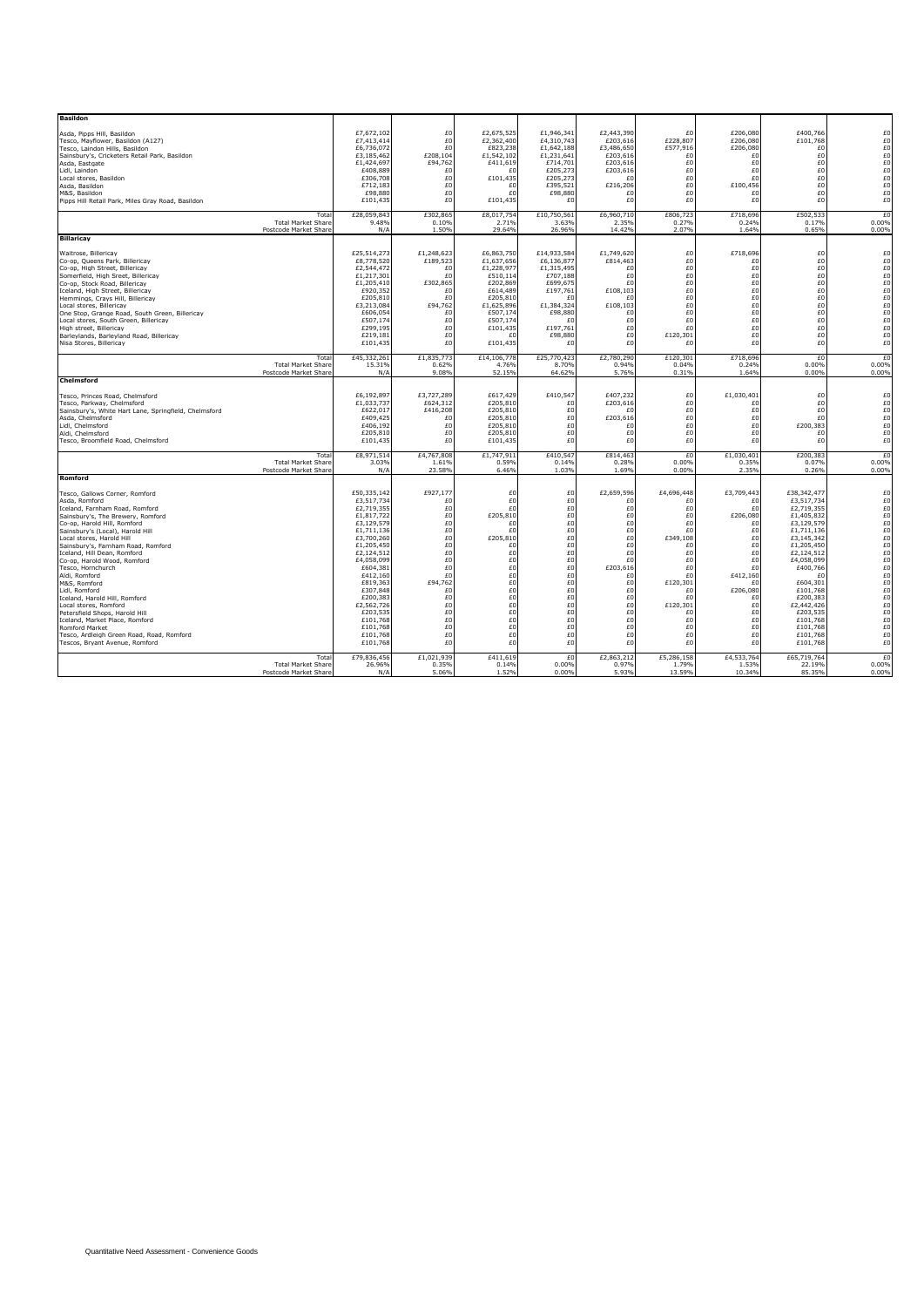#### **Table 12: Projected Convenience Floorspace Requirements 2010-2031**

|             |                             | 2015                                                                                                             |                                                                      | 2020                                                                                                             |                                                                                 | 2025                                                                                                           |                                                               | 2031                                                                                                           |                                                               |                                                                                              |
|-------------|-----------------------------|------------------------------------------------------------------------------------------------------------------|----------------------------------------------------------------------|------------------------------------------------------------------------------------------------------------------|---------------------------------------------------------------------------------|----------------------------------------------------------------------------------------------------------------|---------------------------------------------------------------|----------------------------------------------------------------------------------------------------------------|---------------------------------------------------------------|----------------------------------------------------------------------------------------------|
| Centre      | Turnover 2010               | <b>Expenditure</b><br><b>Available to</b><br>support new<br>I floorspace - based<br>on constant market<br>shares | Potential<br><b>Floorspace</b><br>requirement<br>2015 (sq m)<br>9500 | <b>Expenditure</b><br><b>Available to</b><br>support new<br>floorspace - based  <br>on constant market<br>shares | Potential<br>Floorspace<br>requirement<br>$-2020$ (sq m) $\blacksquare$<br>9500 | <b>Expenditure</b><br><b>Available to</b><br>support new<br>floorspace - based<br>on constant market<br>shares | Potential<br>Floorspace<br>requirement<br>2025 (sq m)<br>9500 | <b>Expenditure</b><br><b>Available to</b><br>support new<br>floorspace - based<br>on constant market<br>shares | Potential<br>Floorspace<br>requirement<br>2031 (sq m)<br>9500 | <b>Potential Total</b><br><b>Floorspace</b><br>Requirement<br>2010-2031 (sq<br>$\mathsf{Im}$ |
| Brentwood   | £84,980,719                 | £6,489,538                                                                                                       | 683                                                                  | £8,574,773                                                                                                       | 903                                                                             | £9,204,428                                                                                                     | 969                                                           | £11,827,838                                                                                                    | 1,245                                                         | 3,800                                                                                        |
| Ingatestone | £6,691,945                  | £511,029                                                                                                         | 54                                                                   | £675,234                                                                                                         | 71                                                                              | £724,818                                                                                                       | 76                                                            | £931,402                                                                                                       | 98                                                            | 299                                                                                          |
| Shenfield   | £8,774,731                  | £670,081                                                                                                         | 71                                                                   | £885,393                                                                                                         | 93                                                                              | £950,408                                                                                                       | 100                                                           | £1,221,290                                                                                                     | 129                                                           | 392                                                                                          |
|             | <b>Total</b> $£100,447,396$ | £7,670,649                                                                                                       | 807                                                                  | £10,135,400                                                                                                      | 1.067                                                                           | £10,879,653                                                                                                    | 1,145                                                         | 13,980,530                                                                                                     | 1.472                                                         | 4,491                                                                                        |